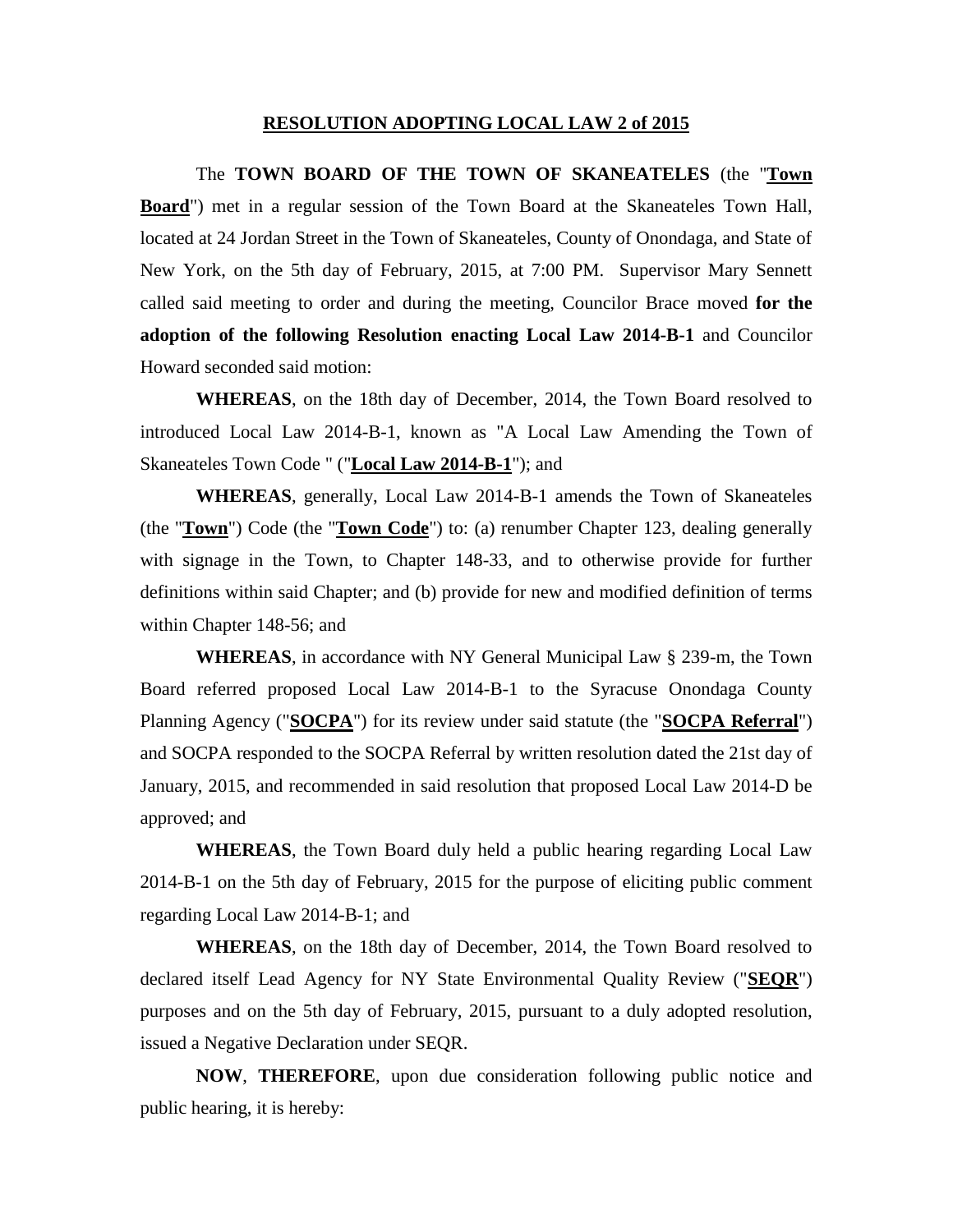**RESOLVED**, that Local Law 2014-B-1, which shall be known as Local Law 2 of 2015, and further known as "A Local Law Amending the Town of Skaneateles Town Code," a true copy of which is attached to this Resolution, is hereby **adopted and enacted** by the Town Board of the Town of Skaneateles, to take effect immediately upon filing with the Secretary of State.

#### **CERTIFICATION**

I hereby certify that at a meeting of the Town Board of the Town of Skaneateles held at the Skaneateles Town Hall, located at 24 Jordan Street in the Town of Skaneateles, County of Onondaga, and State of New York on the 5th day of February, 2015, the foregoing Resolution was duly moved by Councilor Brace and seconded by Councilor Howard, a quorum of five members of the five-member Town Board being present, and each voted on the Resolution as follows:

| <b>Supervisor Mary Sennett</b>    | Yes |
|-----------------------------------|-----|
| <b>Councilor Constance Brace</b>  | Yes |
| <b>Councilor Claire Howard</b>    | Yes |
| <b>Councilor James Greenfield</b> | Yes |
| <b>Councilor Nancy Murray</b>     | Yes |

The Resolution was, therefore, duly adopted.

Dated: February 5, 2015

Janet L. Aaron, Town Clerk Town of Skaneateles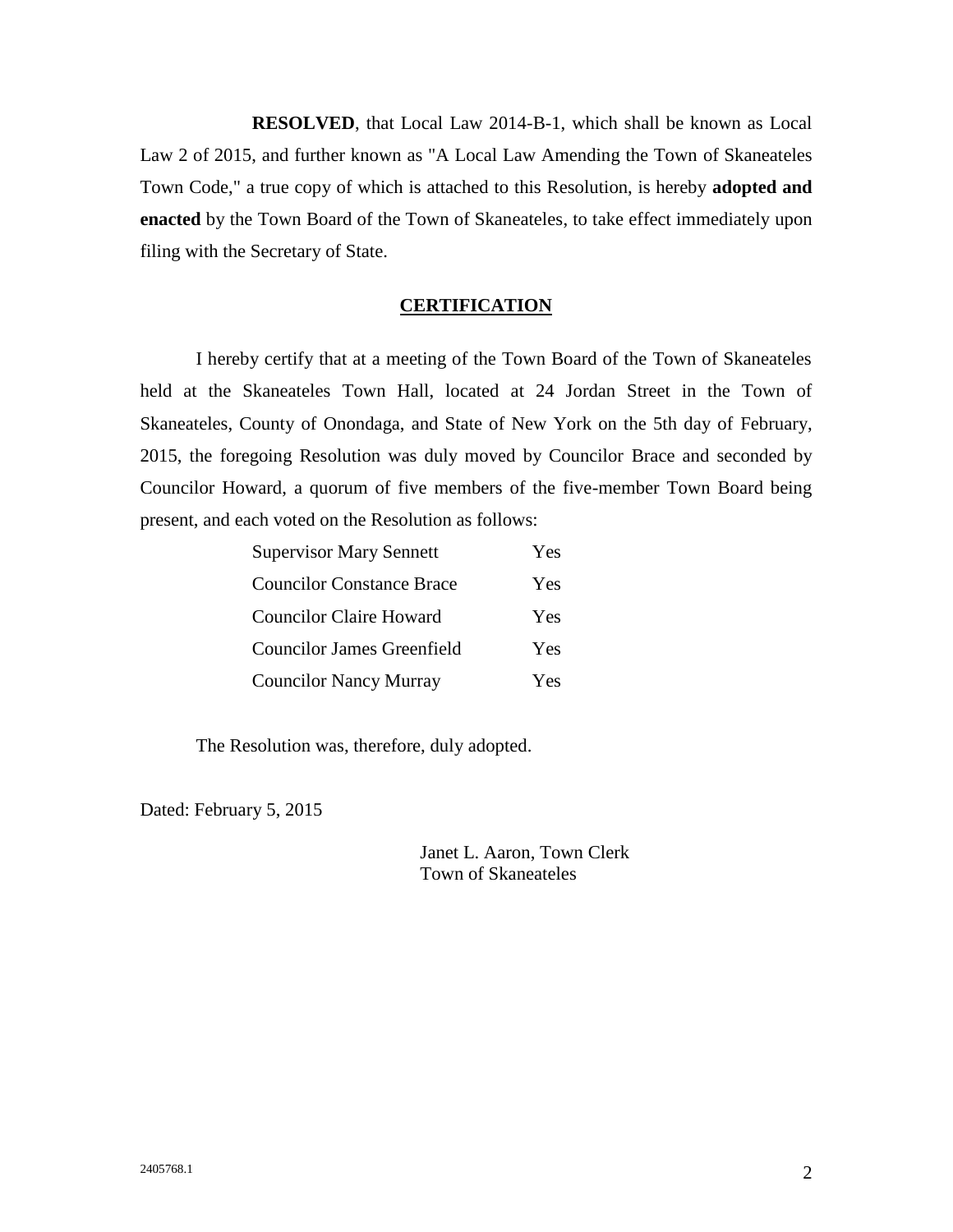\_\_\_\_\_\_\_\_\_\_\_\_\_\_\_\_\_\_\_\_\_\_\_\_\_\_\_\_\_\_\_\_\_\_\_\_\_\_\_\_\_\_\_\_\_\_\_\_\_\_\_\_\_\_\_\_\_\_\_\_\_\_\_\_\_\_\_\_\_\_\_\_

Be it enacted by the Town Board of the Town of Skaneateles as follows:

Section 1. Title

This local law shall be referred to as "Local Law Amending the Town of Skaneateles Town Code".

Section 2. Purpose and Intent

This local law is intended to amend the Town Code of the Town of Skaneateles to provide for a Section in Chapter 148 (Zoning) relative to signs in the Town of Skaneateles and to define new terms and to redefine certain existing terms used in Chapter 148 (Zoning).

Section 3. Legislative Findings

The Board finds that the Town Code of the Town of Skaneateles would be made more clear and facilitate residents' use and understanding of the regulations regarding signs by providing for a separate Section within Chapter 148 (Zoning) regarding signs, and for the re-numbering and re-ordering of the contents of said Section. The Board also finds that the Town Code of the Town of Skaneateles should be amended to include a definition of terms not presently defined and to re-define certain other terms for the purpose of clarity and precision within Chapter 148 (Zoning).

Section 4. Establishment of Section 148-33.

The Board hereby adopts Chapter 148-33 of the Town Code, to be titled "Signs", all as is set forth on Schedule "A" attached hereto, made a part hereof, and incorporated herein.

Section 5. Repeal of Chapter 123.

The Board hereby repeals Chapter 123 and reserves said Chapter for future use.

Section 6. Amendment of Section 148-56.

The Board hereby amends Section 148-56 "Definitions", all as is set forth on Schedule "B" attached hereto, made a part hereof, and incorporated herein.

Section 7. Invalidity.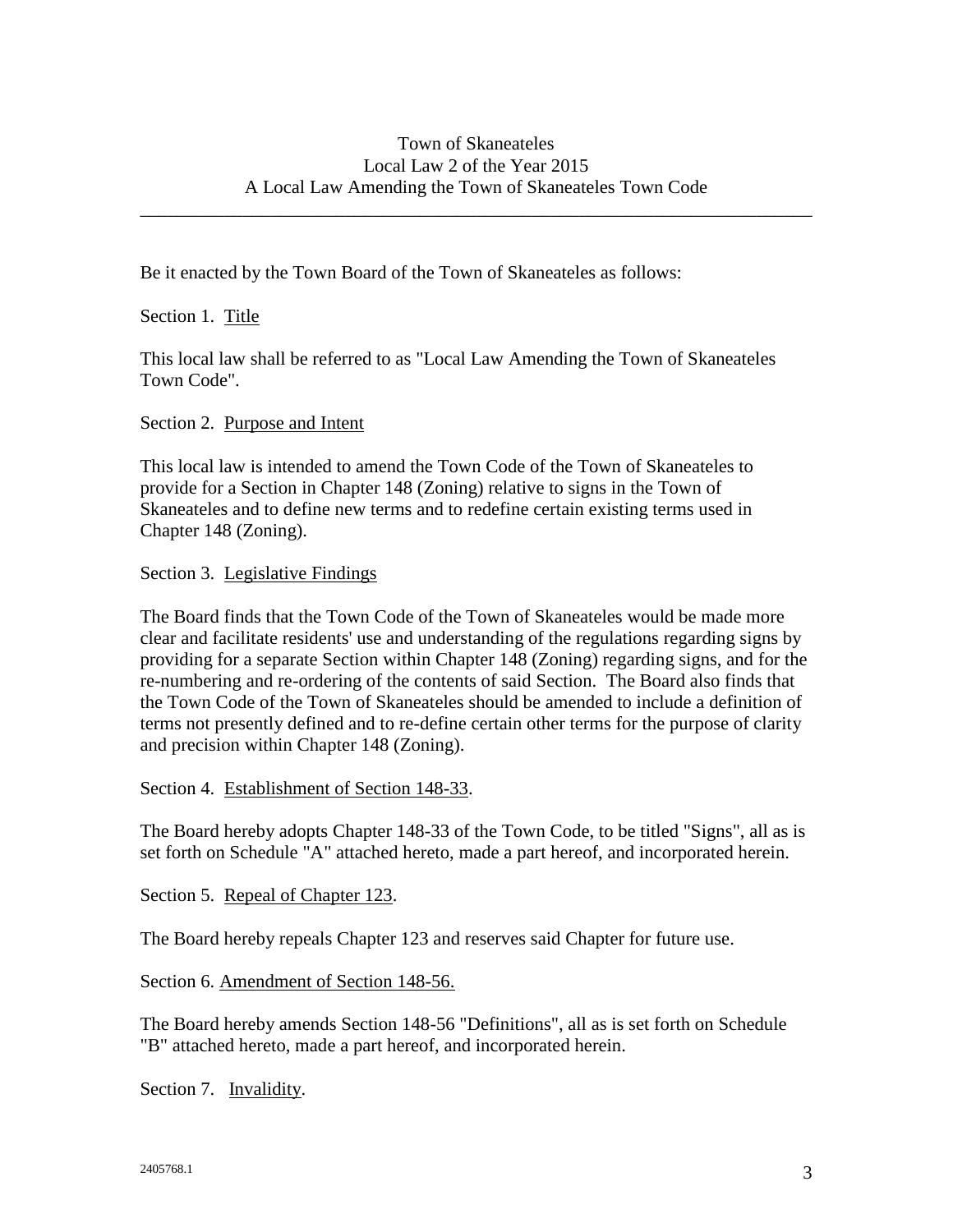The invalidity of any provision of this Local Law shall not affect the validity of any other provision of this Local Law that can be given effect without such invalid provision.

Section 8. Effective Date.

This local law shall take effect immediately upon filing in the Office of the Secretary of State.

#### **§148-33 SIGNS**

**[HISTORY: Adopted by the Town Board of the Town of Skaneateles as indicated in article histories. Amendments noted where applicable.]**

#### **§ 148-33A. Title and legislative intent.**

- 1. This article shall be known as the "General Sign Regulations of the Town of Skaneateles, 1991."
- 2.. The intent of this chapter is to promote public health, welfare and safety of the inhabitants of the Town of Skaneateles, protect property values, create a more attractive economic climate and enhance the scenic and natural beauty of the Town by regulating and restricting the size, location and physical characteristics of all existing and proposed signs and advertising devices of all kinds in all zoning districts. It is recognized that signs, placed upon the premises and/or structures to which they relate, serve a vital communicative function by allowing residents and visitors alike to readily ascertain the availability and location of facilities that serve their needs. This chapter is further intended to reduce sign or advertising distractions and obstructions that may contribute to traffic accidents, reduce hazards that may be caused by signs overhanging or projecting over public rights-of-way, provide more open space and curb the deterioration of natural beauty and community environment. This chapter is also intended to permit businesses and professions to make use of signage that is important to individual and collective success.

#### **§ 148-33 B. General sign regulations.**

- 1. No sign except those defined as "temporary political signs, portable, residential or convenience signs" may be erected without a sign permit issued by the Codes Enforcement Officer.
- 2. All signs other than those defined as portable signs shall be securely attached to a building or a structurally sound support, and their display surface shall be kept neatly painted or finished and in good repair at all times.
- 3. Illuminated signs.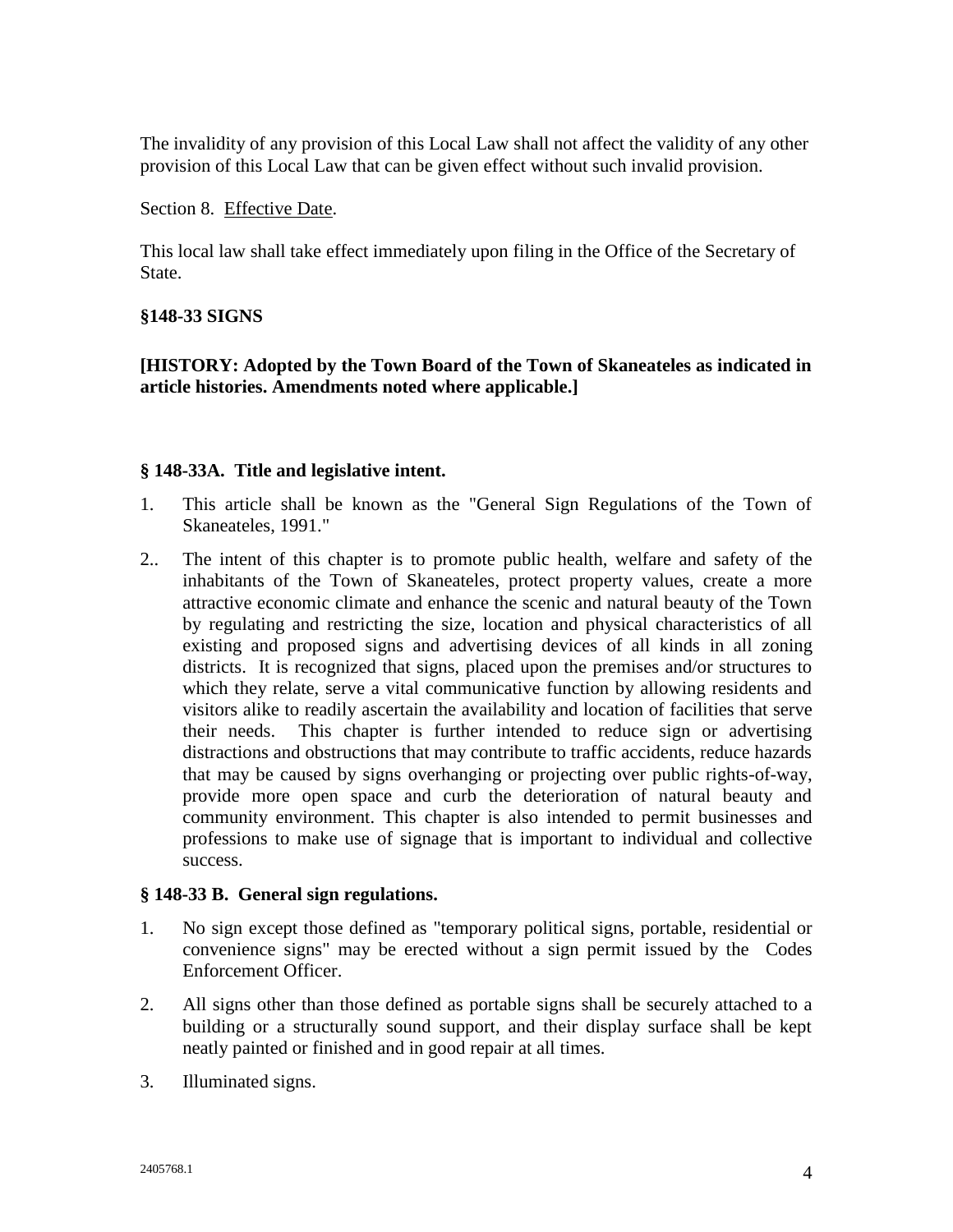- (a) Illuminated signs may utilize only light of constant color and intensity. No flashing, intermittent, rotating or moving lights or strings of lights may be used, except traffic warning lights for hazards and holiday lights during the holiday season.
- (b) No illuminated signs or outdoor illumination shall direct light in a way which could create a traffic hazard or a nuisance or an annoyance to passersby or be unreasonably detrimental to adjoining or neighborhood properties. Illuminated signs shall conform to Chapter 61, Electrical Standards, of this Code. The source of illumination shall be suitably shielded to eliminate direct rays or glare on adjoining property.
- (c) No visible gas-filled tubes (neon) shall be permitted. No sign may utilize bare light sources, including neon or fluorescent.
- (d) Interior signs may be internally illuminated but may not utilize bare light sources.
- 4. No projecting sign shall be erected or maintained, the outer face of which is more than 9 inches from the front or face of a building. In no event may a sign overhang or project on to any public land or highway or road surface, except as may be provided in this chapter.
- 5. No sign or part thereof shall contain or consist of animated parts, ribbons, streamers, spinners or similar moving or fluttering devices.
- 6. No sign shall be attached to a public light standard, utility pole or tree.
- 7. No sign, except a directional sign, shall be located within two feet of any road, street or highway property line or road surface.
- 8 No sign shall be erected in such a manner as to confuse or obstruct the view of any traffic sign, signal or device.
- 9. Temporary signs may be displayed not earlier than two weeks before the event, service or project advertised and shall be removed within five days after the conclusion of the event, service, project, sale of property or opening of the business signified.
- 10 The following signs are prohibited in the Town of Skaneateles:
	- (a) Revolving, moving, flashing or blinking signs or signs that appear to be in motion, but signs which display public service information, such as time and temperature, are not prohibited.
	- (b) Roof signs and signs protruding above an extension of the upper roofline of the building to which the sign is attached.
	- (c) Outdoor advertising signs.
	- (d) Inflatable signs.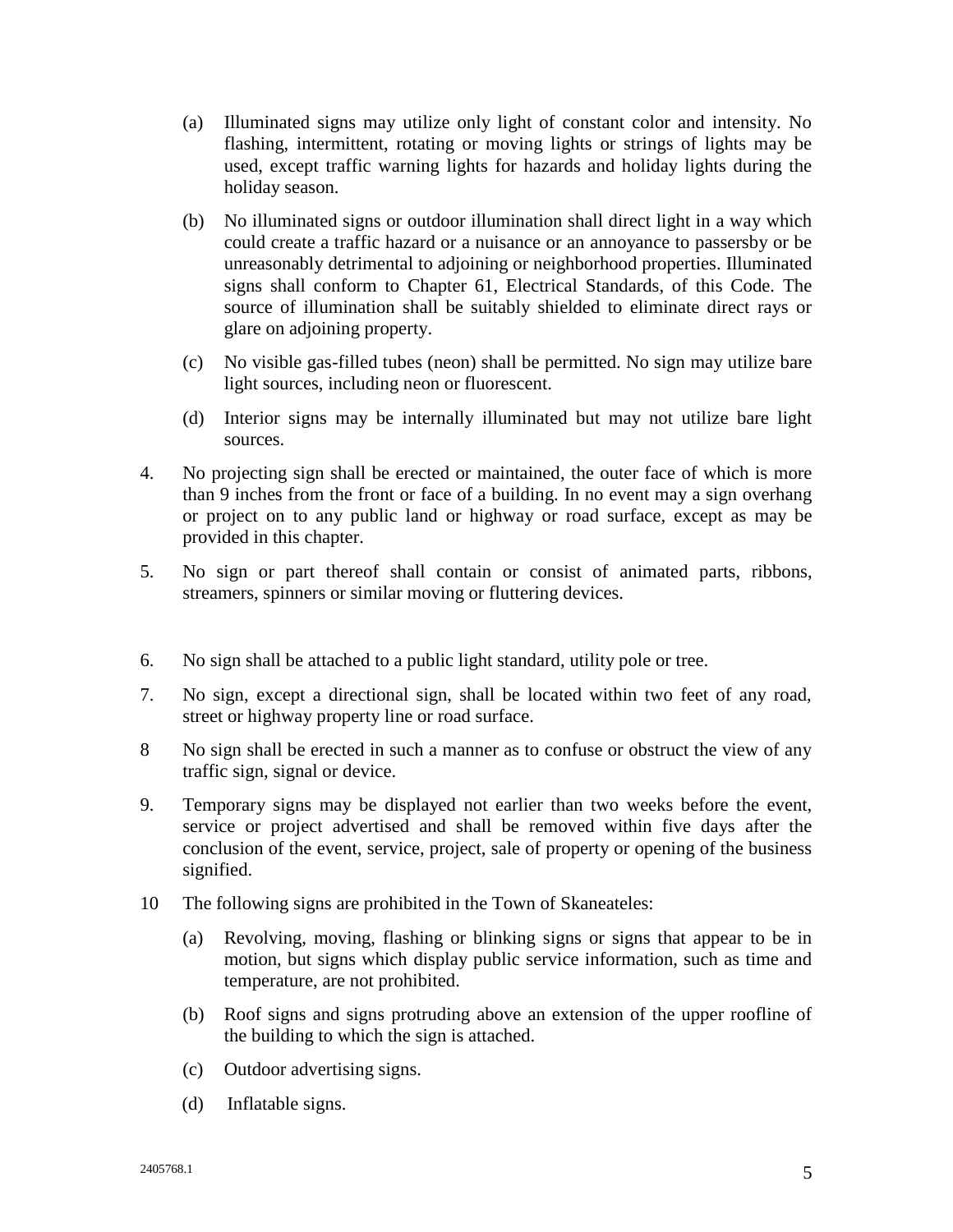- 11 A flag, badge or insignia of a governmental organization, a sign identifying a motor vehicle inspection or repair facility as required by the New York Vehicle and Traffic Law or a sign mandated by statute, law or governmental regulation is not subject to this chapter.
- 12. A vehicle sign shall not be subject to this chapter so long as the vehicle remains principally in use upon public highways, including current registration, inspection and insurance.
- 13. Signs which advertise a branded product and which leave less than 80% of the sign face for identification of the business are prohibited, except where the majority of the floor or lot area on the premises is devoted to the sale or other activity relating to that specific product.
- 14. The regulations and restrictions of other chapters of the Code applicable to signs shall remain in effect, except that, in case of inconsistency with provisions of this chapter, the more restrictive provisions shall apply.
- 15. There shall be no sign identifying the name of a residential development or subdivision, except that signs temporarily identifying the name of a residential development or subdivision shall be permitted on each major entrance to the area for not longer than one year from the date of the sale of the first lot. The sign face shall not exceed 24 square feet.
- 16. The sign face of signs identifying a permitted home occupation shall not exceed three square feet.
- 17 The sign face of signs incidental to places of worship, libraries, museums, social clubs and societies shall not exceed 20 square feet.
- 18 Outdoor "open" or "now open" signs, including fabric flag signs on one or few posts, shall not exceed 16 square feet and will be no higher than 10' above ground level. Such signs shall be displayed only during normal business hours and contain no other message or other matter for visual communication.

### **§ 148-33 C. Business signs; industrial signs; directional signs and outdoor advertising signs.**

- 1. Business signs.
	- (a) Permitted business signs may be illuminated.
	- (b) Only business signs as described in either Subsection A (3) (a) or (b) may be erected as follows, except as otherwise provided:
		- [1] A wall or fascia sign or signs may be attached or applied to a building or portion thereof, identifying any legally established business or service conducted on the premises where the sign is located, its owner, trade names, trademark, products sold or the activity, which total sign face shall not exceed 1 1/2 square feet per one linear foot of building or business frontage, whichever is less. In no case shall the total cumulative sign face exceed 50 square feet; or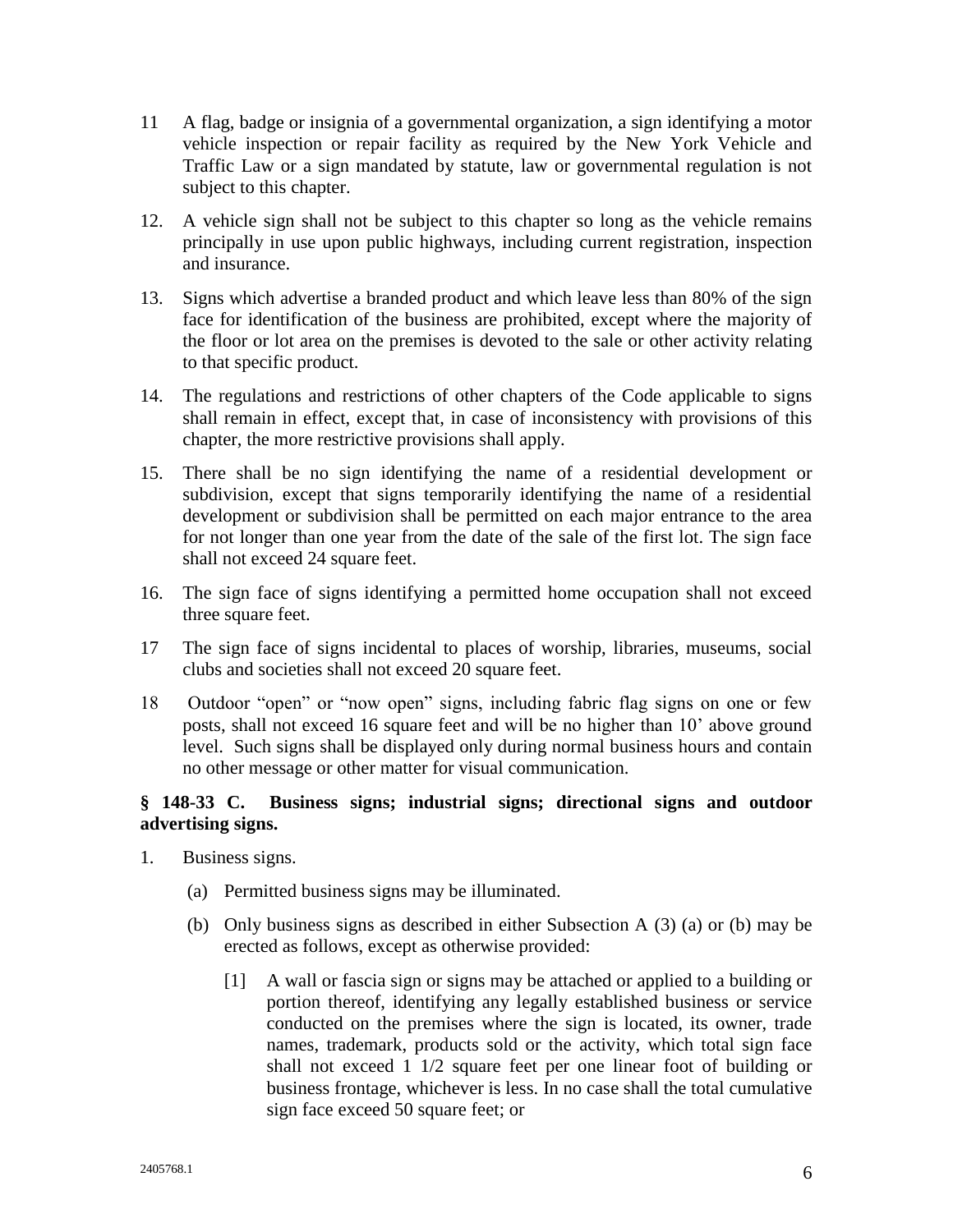- [2] A freestanding sign may be used if the total sign face does not exceed 12 square feet and the sign is not more than 10 feet above ground level, which sign may identify any legally established business or service conducted on the premises where such sign is located, its own trademark, products sold or the business or activity. Any business maintaining a freestanding sign as permitted under this option may, in addition, obtain a permit for a wall or fascia sign, which sign face, shall not exceed 3/4 square foot per linear feet of business or building frontage, whichever is less. The total sign face of a freestanding sign and a wall or fascia sign shall not exceed 50 square feet.
- (c) Shared-common-entry businesses. If two or more business occupants share a common door, the maximum sign face allowed per one building frontage shall be shared between them.
- (d) Single-occupant buildings. In addition to any other sign, a building with one occupant which has an entrance open to the public from an adjacent parking lot is permitted to have a business sign as described in  $\S 148-38C(1)(a)[1]$  on the building face with the entrance closest to the parking lot.
- (e) Multiple-occupant business complex signs. Three or more businesses or professionals occupying a common building with a common entry or occupying separate buildings with a common driveway shall be considered a multiple-occupant business complex and shall require site plan review for all proposed signage located within the complex prior to issuance of a sign permit. A common entry does not exclude an additional separate entrance to the building(s) for a particular business. [Amended 12-17-1998 by L.L. No. 6- 1998]
	- [1] Signs Identifying Individual Multi-occupant Business Complex. One wall or fascia sign is permitted for each complex. This sign may contain the name and logo of the complex and must include the street number in accordance with state guidelines(filler for size?). The sign face may not exceed 25 square feet for a wall or fascia sign. A freestanding sign may be used instead of a wall or fascia sign, which sign face may not exceed 16 square feet nor be higher than 10 feet beyond ground level.
	- [2] Signs identifying businesses within the multi-business complex. Businesses are allowed one wall or fascia sign per building in a multioccupant business complex. The sign face shall not exceed 1 ½ square feet per one linear foot of building or business frontage. In no case shall the cumulative sign face exceed a total of 50 square feet. This sign face may be shared between any businesses occupying the building. If the complex has more than one street facing business front, then the total sign area may be distributed equally amongst each business.
	- [3] Multi-occupant business complex directory. A single directory sign is permitted which lists all or part of the businesses within the complex. It shall specify no more than the name of the business or professional and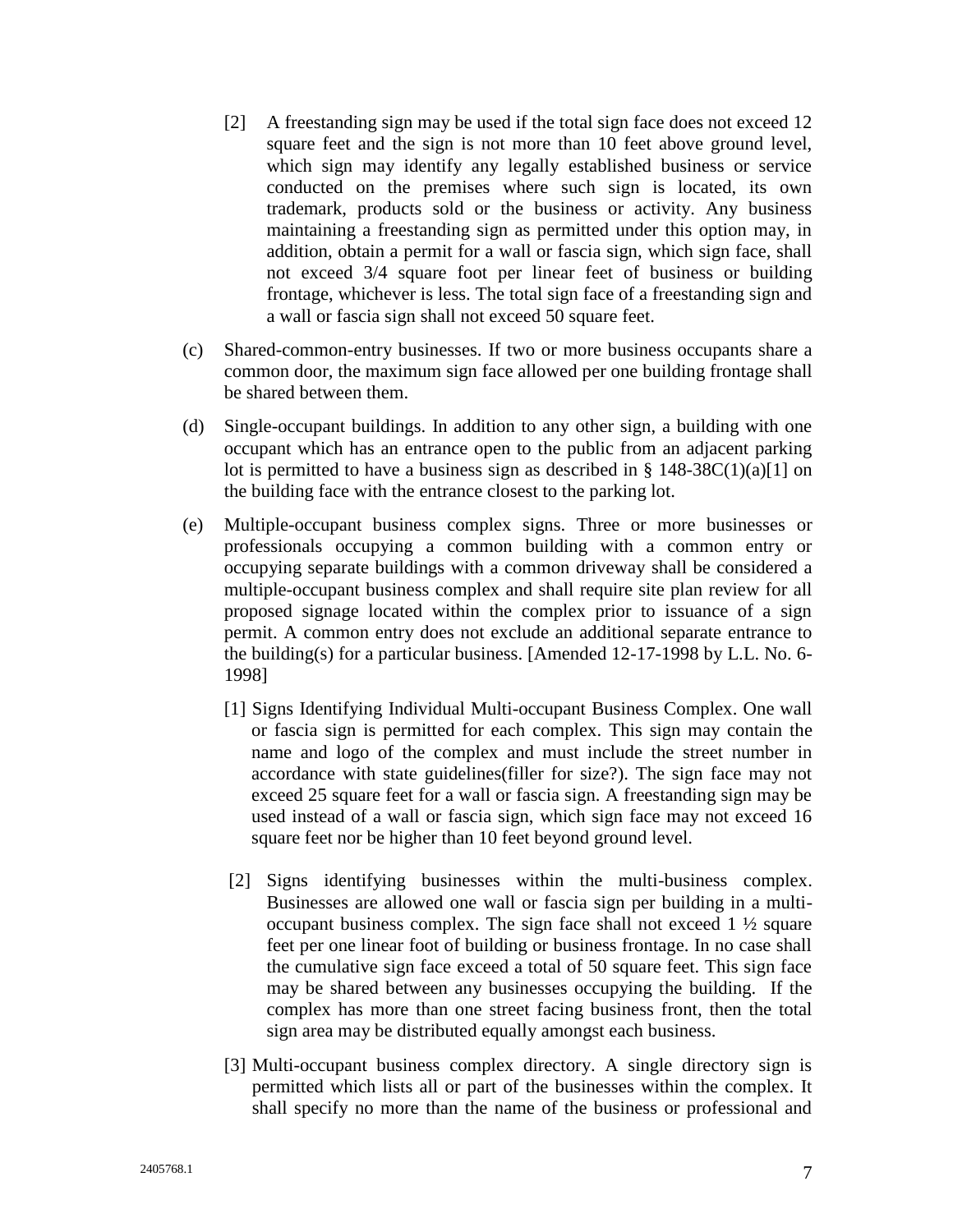optionally the building number it is located in. Typography should be consistent and of common size and coloring. This sign may not contain logos. The total size of the sign may be no greater than 6 square feet for each business within the complex. This sign shall be situated in an unobtrusive, interior location.

(f) The top of any free standing sign shall not be higher than 10 feet above the ground level.

- (g) Wall or fascia signs may be placed at any height but not higher than the building facade. [Amended 12-17-1998 by L.L. No. 6-1998]
- (h) An interior sign identifying the on-premises business or profession that can be seen from the exterior will be considered part of the total sign area allowed. [Amended 12-17-1998 by L.L. No. 6-1998]
- 2. Industrial signs.
	- (a) Industrial signs may display the name of the industry, the type of industry, the commodities manufactured on the premises and a symbol or trademark and may be illuminated.
	- (b) One freestanding sign identifying an industry on the premises is permitted so long as the sign face does not exceed 50 square feet.
	- (c) One wall or fascia sign is permitted so long as the sign face does not exceed 1 1/2 square feet for each linear foot of building or business frontage, whichever is less, up to a maximum of 50 square feet. If a wall or fascia sign is used in addition to a freestanding sign, the face sign face may not exceed 3/4 square foot per linear foot of building or business frontage, whichever is less.
	- (d) The top of any industrial sign shall not be higher than 10 feet above the ground level, unless otherwise provided.
	- (e) Wall or fascia signs may be placed at any height, but not higher than the building facade.
- 3. Directional signs and outdoor advertising signs.
	- (a) Directional signs, except industrial directional signs, may contain only the name of the business and the location from the sign's geographical position. The sign face for such signs shall not exceed four square feet. Such signs may be illuminated in conformance with the requirements of this chapter.
	- (b) Industrial directional signs may contain only the name of the industry, the necessary directional information and the location from such sign's geographical portion. The sign face for such signs shall not exceed six square feet. Such signs may be illuminated in conformance with the requirements of this chapter.
	- (c) Parking lot signs. One sign, the sign face of which shall not exceed nine square feet and, if freestanding, shall be not higher than six feet above ground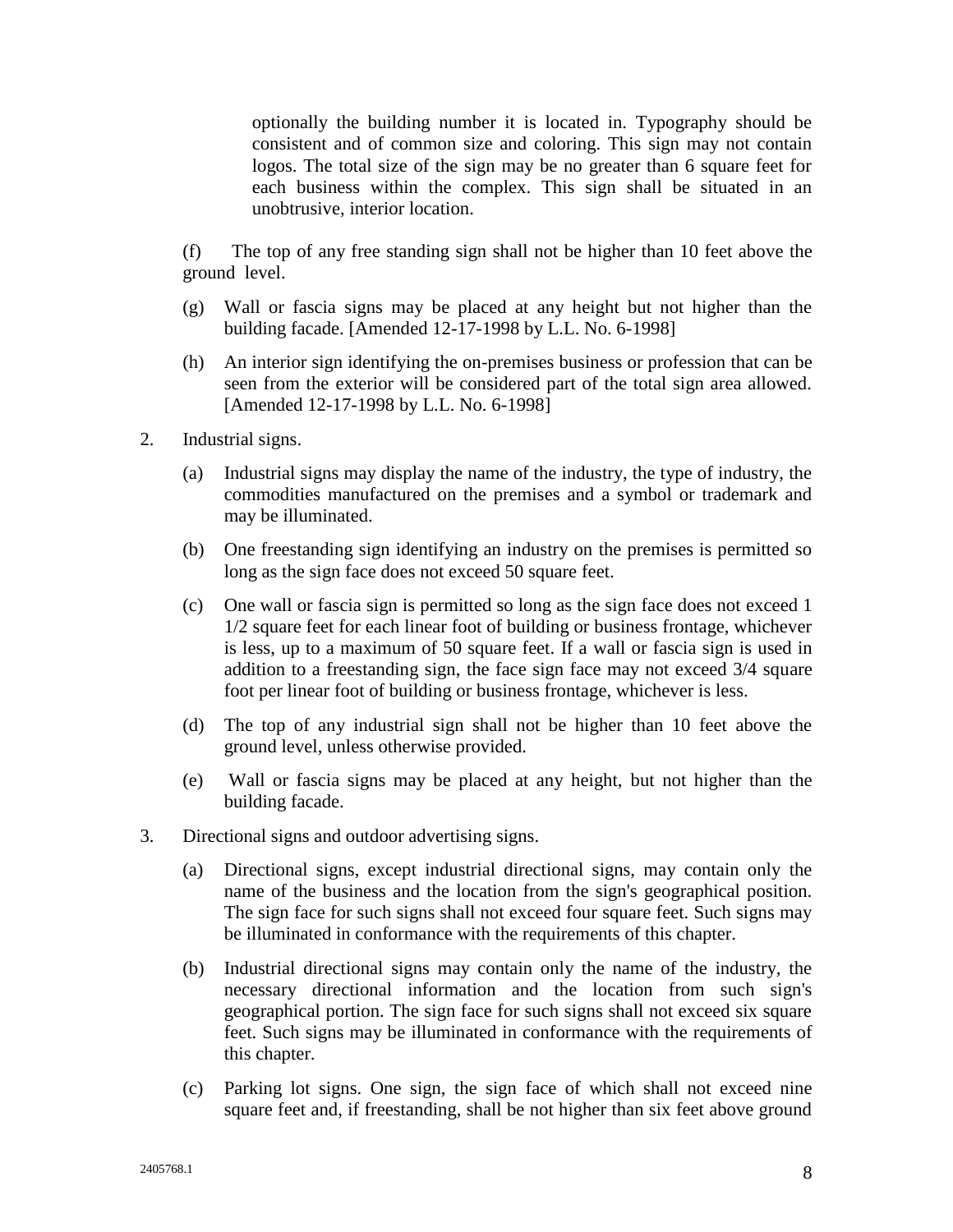level, may be placed in a private off-street parking area only, to limit the use of such parking area to customers and/or business invitees of the occupant.

(d) Public service informational signs. Signs which display public service information, such as time and temperature, if permitted within a district pursuant to Chapter 148, Zoning, of the Code and in accord with the requirements of this chapter, may be permitted so long as the sign face does not exceed 32 square feet and not less than 80% of the sign face is for the public service information.

#### **§ 148-33 D. Application for permit.**

- 1. Application for a permit shall be made, in writing, upon the forms prescribed by the Codes Enforcement Officer, and each such application shall meet the following standards and shall contain, at minimum, the following information:
	- (a) The name, address and telephone number of the applicant or of the owner of the sign, if different from the applicant.
	- (b) The location and the name and address of the owner, if other than the applicant, of the building, structure or land to which or upon which the sign is to be erected.
	- (c) A detailed drawing showing the construction details, lettering and pictorial matter composing the sign, all dimensions, the position of lighting and extraneous devices and a site plan showing the position of the sign with reference to any building or structure, property lines and any private or public street or highway.
	- (d) Written consent of the owner of the building, structure or land at which the sign is to be erected, in the event that the applicant is not the owner thereof.
	- (e) The date of the sale of the first lot for each application for a sign temporarily identifying the name of a residential development or subdivision.
	- (f) Appropriate proofs of compliance with the requirements of this chapter and all other chapters of the Code.
	- (g) Any application for a multiple-occupant business complex sign must also include the written consent of the property owner.
- 2 Applications shall be submitted to the Codes Enforcement Officer, who shall:
	- (a) Review the design, size and location of the proposed sign to determine whether the proposed sign is in compliance with all of the regulations or restrictions set forth in this chapter or any other applicable chapter of the Code.
	- (b) Grant approval, including any reasonable conditions, or reject the application for being incomplete or deny the application and provide reasons for the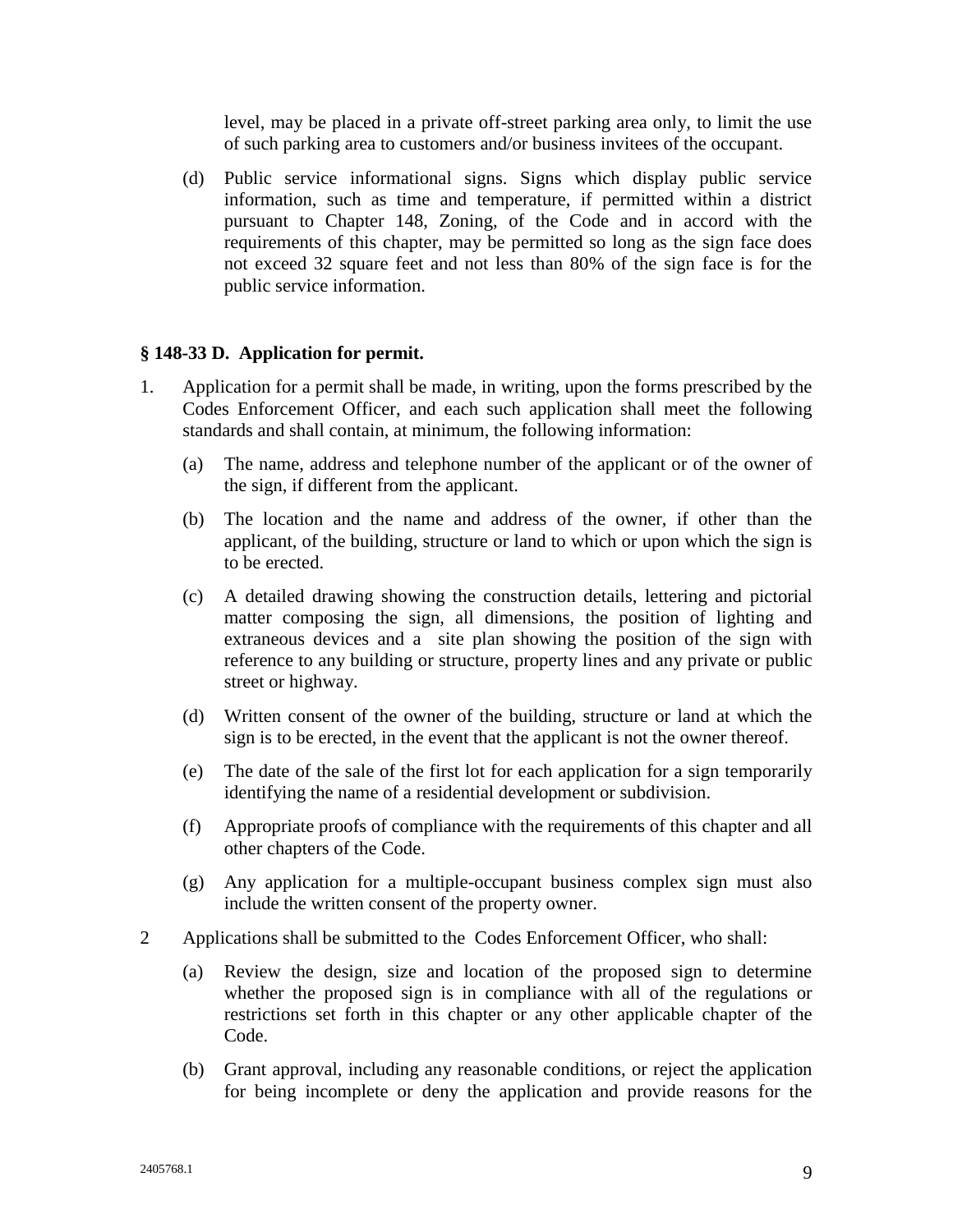denial.

- (c) If the proposed sign does not comply with the regulations or provisions of this chapter, the Codes Enforcement Officer shall deny the application. A decision of the Codes Enforcement Officer may be appealed to the Zoning Board of Appeals. The Town Planning Board may submit an advisory opinion to the Codes Enforcement Officer or, if on appeal, to the Zoning Board of Appeals.
- 3. Upon an appeal by the applicant, the procedures and standards of § 148-45 of the Zoning Code shall apply, except as modified by this chapter. The Zoning Board of Appeals shall schedule a public hearing on such application within 60 days. The Zoning Board of Appeals shall have the authority to vary or modify the application of any of the regulations or provisions of this chapter relating to the use, construction, alteration, design, size and location of a sign in such a manner as shall not be contrary to the spirit of this chapter and the public safety and welfare of the Town of Skaneateles. Variations or modifications may be authorized upon findings that there are practical difficulties in applying a strict or literal interpretation of this chapter and that any resulting modifications are the minimum necessary to allow the proposed sign. In all such cases, the Zoning Board of Appeals shall render its final decision within 60 days after the public hearing, and it shall be the duty of the Board of Appeals to attach such conditions or restrictions to its decision as may be required to effect compliance with the spirit and intent of this chapter.

#### **§ 148-33 E. Fees.**

- 1 Fees for applications and permits under this section shall be established and changed from time to time by resolution of the Town Board of the Town of Skaneateles.
- 2. Such fees apply to all signs, even if shown on the original building plans, and are in addition to any other fees provided for by the Town.
- 3. Costs of engineering studies and related expenses required by the Town in connection with review of an application or for ascertaining compliance with this chapter may be charged to the applicant or sign owner.

#### **§ 148-33 F. Issuance of permit.**

1. The Codes Enforcement Officer shall issue a permit for a proposed sign upon payment of the proper fees, provided that the application, including drawings and related materials, is complete and complies with all provisions of this chapter as determined by the Codes Enforcement Officer or, following appeal, by the Board of Appeals. If the sign authorized by a permit has not been completed within six months from the date of the permit, the permit shall expire. B. Permits issued are not personal rights but relate solely to the premises for which application is made. Permits may not be assigned to others and may not be transferred to premises other than that identified in the permit.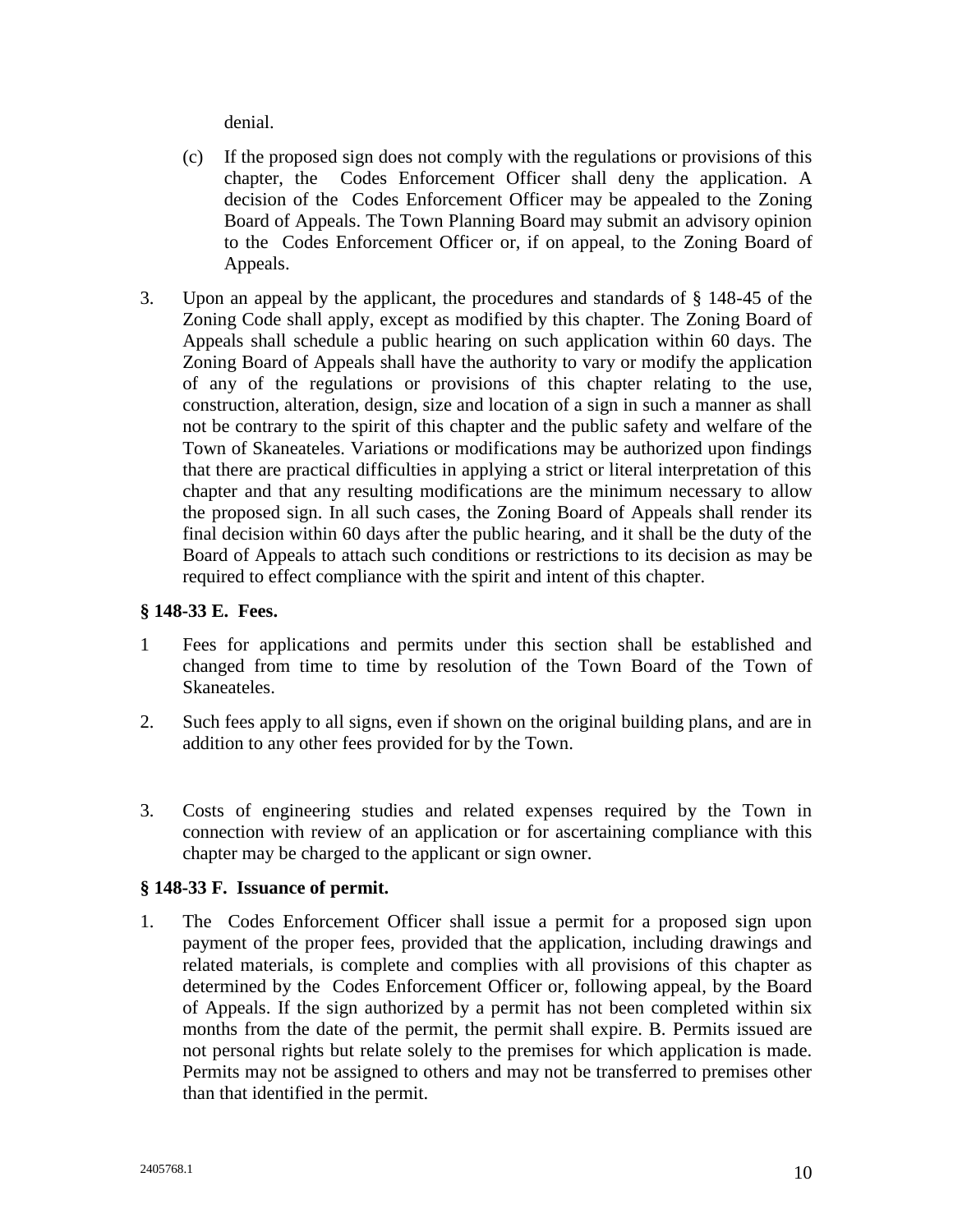#### **§ 148-33 G. Removal and Maintenance of signs.**

- 1. The Codes Enforcement Officer shall notify the owner of any abandoned sign or which is unsafe, insecure or is a nuisance to the public or which is erected in violation of this chapter or which is not maintained in accordance with this chapter, in writing, to remove or correct the unsatisfactory condition of said sign within 20 days from the date of such notice.
- 2. Upon failure to comply with such notice within the prescribed time, the Codes Enforcement Officer is hereby authorized to secure, repair, remove or cause the removal of such sign. All costs of securing, repairing or removing of such sign, including related legal fees and expenses, shall be assessed against the land on which the sign is located and shall be levied and collected in the same manner as provided in the Town Law for the levy and collection of a special ad valorem levy.
- 3. Emergency provisions. Where it reasonably appears that there is present a clear and imminent danger to the life, safety or health of any person or property unless a sign is immediately repaired or secured or demolished and removed, the Town Board may, by resolution, authorize the Codes Enforcement Officer to immediately cause the repair or securing or demolition of such unsafe sign. The expense of such repair or securing or demolition shall be a charge against the land on which the sign is located and shall be assessed, levied and collected as provided in § 148-38G(3) of this chapter.

### **§ 148-33 H. Revocation of permit.**

The Codes Enforcement Officer may revoke any sign permit in the event that there is any false statement or misrepresentation as to a material fact in the application upon which the permit was based or if the sign is not erected in accordance with the permit.

#### **§ 148-33 I. Preexisting nonconforming signs.**

- 1. A preexisting nonconforming sign may not be altered or enlarged so as to increase its nonconformity or add a different nonconformity.
- 2. If it is claimed that a sign is a preexisting nonconforming sign, the person making such claim shall have the burden of proof thereof.
- 3. A certificate of nonconformance may be issued by the Codes Enforcement Officer for a preexisting nonconforming sign upon presentation of proofs satisfactory to the ficer Codes Enforcement Officer. A certificate of nonconformance shall provide a rebuttable presumption that the sign existed at the effective date of this chapter.
- 4. Alteration or replacement; discontinuance; change of use.
	- (a) Preexisting nonconforming signs may be repaired, repainted or refinished without a permit. A change in the name of the business or other message from that existing or as shown on the sign on the effective date of this chapter shall not be considered repair, repainting or refinishing, and compliance with the provisions of this chapter is required.
	- (b) Discontinuance. Any preexisting nonconforming sign to which Subsection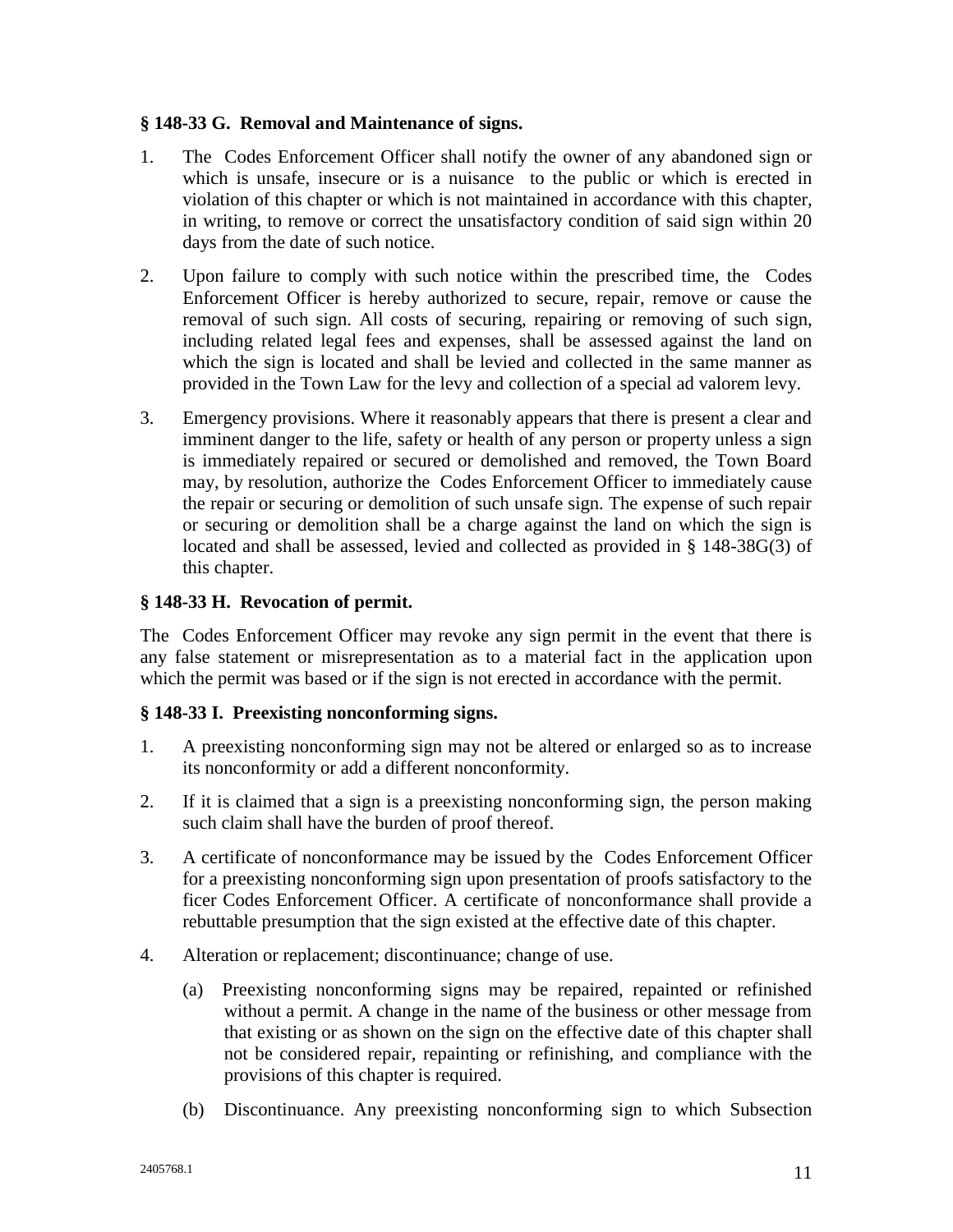$D(1)$  above applies which is removed from the position it occupied on the effective date of this chapter and not restored to such position within 30 days shall be presumed to be abandoned and discontinued and may not be restored except in compliance with this chapter.

(c) Change of use. Any change in use for a property will reuire removal of all nonconforming signing.

# **§ 148-33 J. Applicability.**

This chapter is applicable within the Town of Skaneateles outside of any Village therein, and shall be construed as an exercise of the municipal home rule and police powers of such municipality to regulate, control and restrict the use of buildings, structures and land in order to promote the health, safety, morals and general welfare of this community, including the protection and preservation of the property of the municipality and its habitants.

# **§ 148-33 K. Notice.**

A notice to an applicant or to a sign owner pursuant to this chapter shall be sufficient if mailed postage paid to the applicant at the address stated in the application as may be changed from time to time by the applicant by written notice received by the Codes Enforcement Officer or to the address of the owner of the property at which the sign is located as shown on the records of the Town Assessors.

# **§ 148-33 L. Temporary Political Signs [Adopted 9-8-1977 by L.L. No. 1-1977]**

- 1. Temporary political signs may be erected and maintained in the Town of Skaneateles, outside of any incorporated Village, without a sign permit or payment of fees.
- 2. A temporary political sign must be removed no later than five days after the political event to which the sign refers.
- 3. A temporary political sign shall be no closer than 15 feet to a property line, not be located within two feet of any road, street or highway property line or road surface, and no such sign shall be attached to a tree, fence or utility pole.
- 4. A temporary political sign shall not be placed on public property and shall not be placed on private property without the permission of the owner or occupant thereof.
- 5. A temporary political sign shall not be constructed, erected or located in a manner which obstructs visibility with respect to the safety of a motorist or pedestrian proceeding along or entering or leaving the public way or in a manner that is unsafe, insecure or a nuisance to the public safety.

# **§ 148-33 M. Penalties for offenses.** [Amended 12-10-1985 by L.L. No. 11-1985]

If a temporary political sign is in violation of any regulation under § 148-38G herein, it may be summarily removed by the Codes Enforcement Officer. Also, an offense against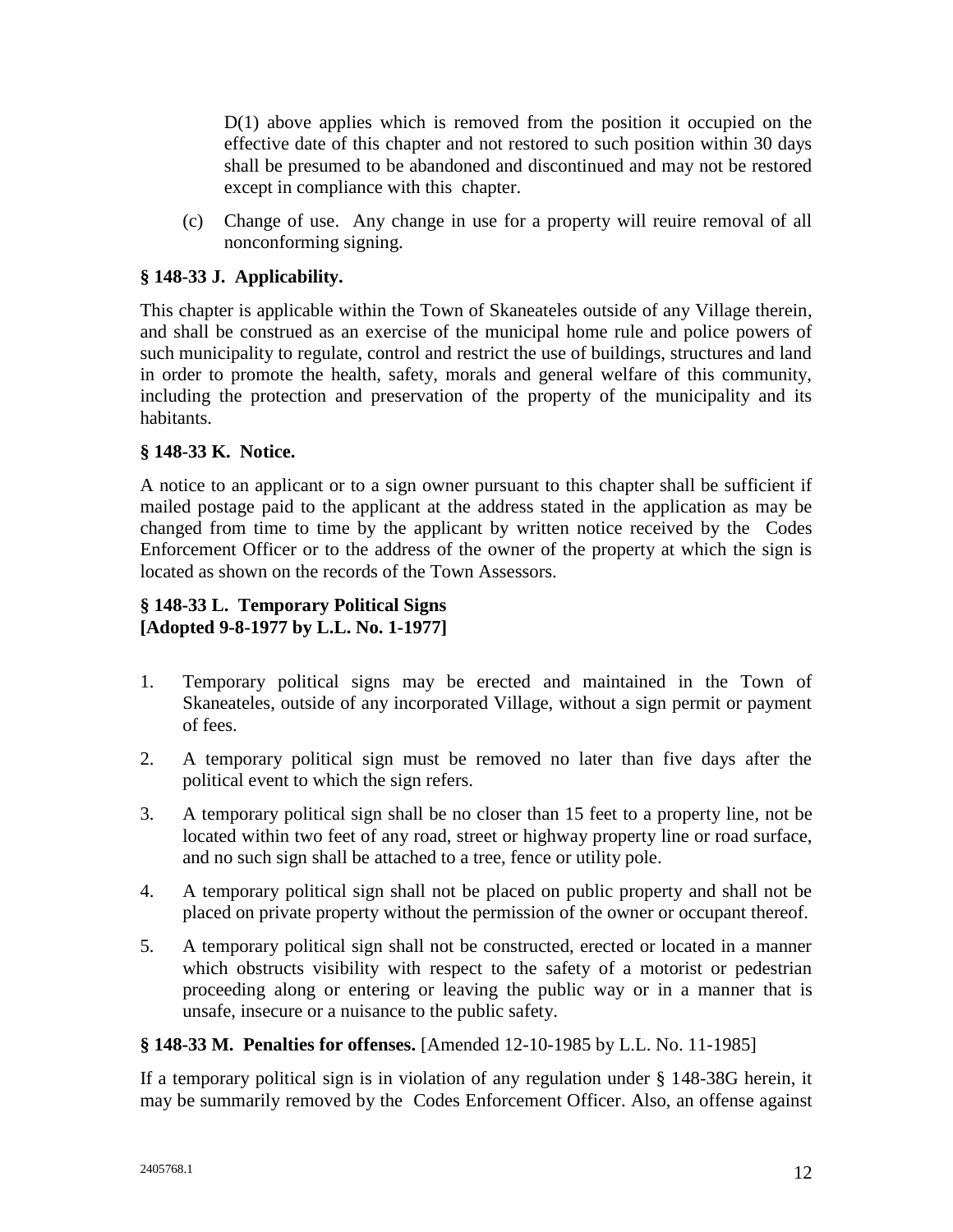the provisions of this chapter shall constitute a violation under the Penal Law and shall be punishable by a fine of not more than \$250 or by imprisonment for not more than 15 days, or both. In addition, any person, firm or corporation who or which violates any of the provisions of this chapter or the regulations established hereunder or who or which shall omit, neglect or refuse to do any act required thereby shall severally, for each and every such violation, forfeit and pay a civil penalty not to exceed \$100 a day for each day of continued violation in excess of the first week.

### **§ 148-33 N. Definitions.**

As used in this chapter, the following terms shall have the meanings indicated, unless otherwise stated:

ABANDONED SIGN—Any sign that advertises a business, product, service or activity that is no longer located on the premises where the sign is displayed, or at another location.

BUILDING FRONTAGE — The width of any one specific face of a building that fronts on a public street or parking area where customer access to the building is available.

BUSINESS FRONTAGE — The width of the portion of building frontage allocated to an individual occupant having a public entrance within the building frontage.

BUSINESS SIGN — Any sign related to a business or profession conducted or to a commodity or service sold or offered upon the premises where such sign is located, excluding industrial signs.

CIVIC EVENT SIGN—A temporary sign posted to announce a civic event sponsored by a public agency, school, church, civic-fraternal organization, or similar not-for- profit organization.

CONSTRUCTION PROJECT SIGN — Any temporary sign erected by a developer, an architect, an engineer, or contractor, with the sign face of each such sign not exceeding 12 square feet, placed on the premises where construction, repair or renovation is in progress.

CONVENIENCE SIGN—Any sign not exceeding 3 square feet that conveys information to the general public including but not limited to restroom identification signs, open/closed signs (see general sign regulations §148-38B), hours of operation signs, parking/no parking signs, handicapped parking and access signs, entrance signs, posted signs (no- trespassing, hunting, fishing, trapping) and vacancy/no vacancy signs designed to be viewed by pedestrians and/or motorists.

DIRECTIONAL SIGN — Any sign not exceeding 4 square feet or smaller if required that is designed and erected for the purpose of providing direction and/or orientation for pedestrian or vehicular traffic to the location of a local service.

DIRECTORY SIGN  $- A$  sign containing a list of the names of business establishments located within a multiple –occupant business complex. The size, style, lettering and color for all businesses identified on such signs shall be substantially similar.

ERECT/ERECTED — To build, construct, alter, repair, display, relocate, attach, hang,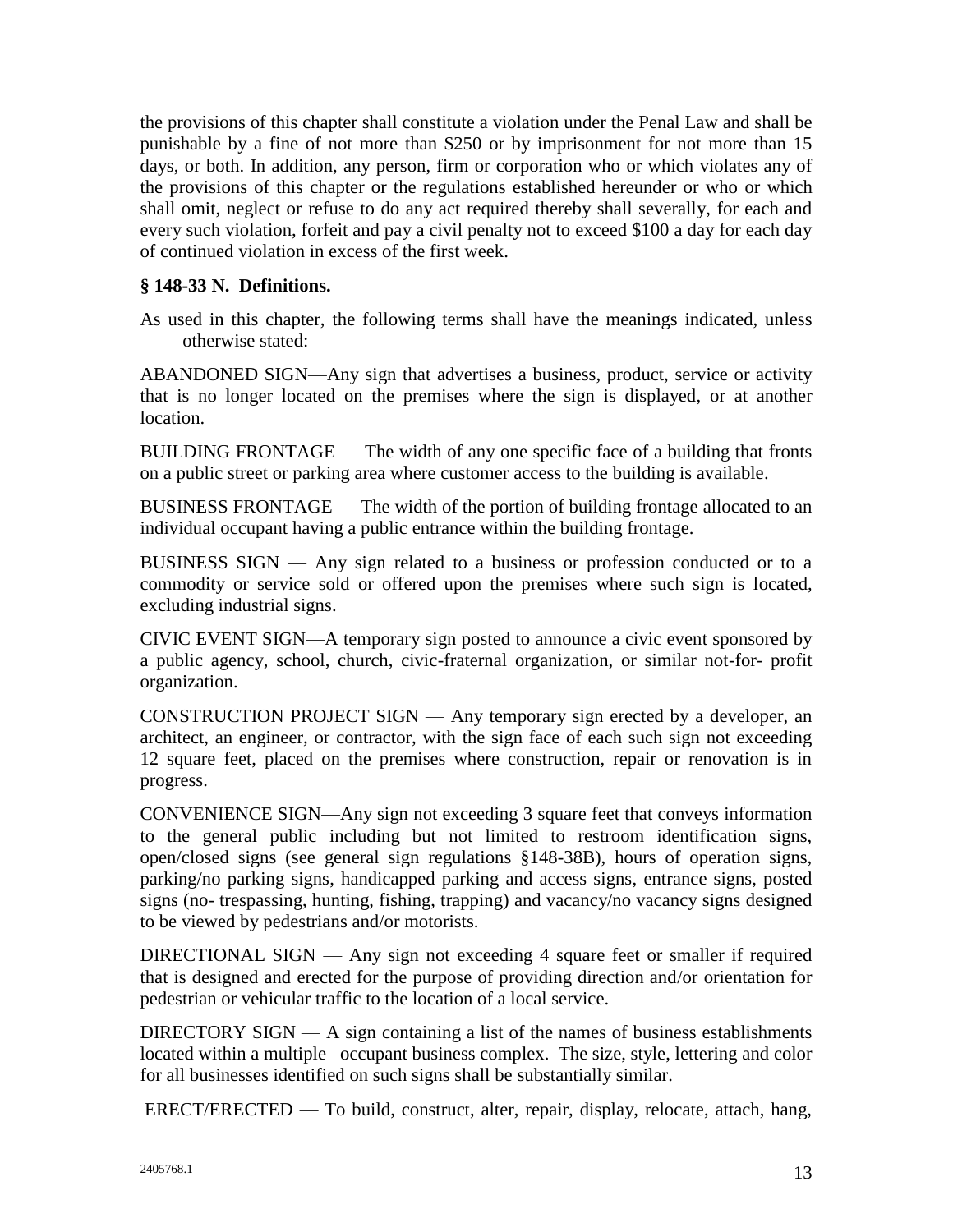place, suspend, affix or maintain any sign, including the painting of exterior wall signs and the use of any vehicle or other substitute for a sign.

FREESTANDING SIGN — Any sign principally supported by one or more columns, poles, or braces placed in or on the ground that is not attached to or part of a building, including a planter sign. A sign attached on a fence is considered a freestanding sign.

FRONT OR FACE OF A BUILDING — The outer surface of a building which is visible from any private or public street, highway or driveway, including window display areas.

GROUND SIGN — Any sign with its message lying on or in the ground.

ILLUMINATED SIGN — Any sign lighted by electricity, gas or other artificial light, including reflective or phosphorescent light, paint or tape.

INDUSTRIAL SIGN — Any sign related to a business that manufactures a commodity on the premises but does not offer such commodity for sale to the general public on or from such premises.

INTERIOR SIGN — A sign located within the exterior walls of a building which is readily readable from outside the building through a window, door or other opening.

LIGHTING DEVICE — Any light, string or group of lights located or arranged so as to cast illumination on or from a sign.

OUTDOOR ADVERTISING SIGN — Any sign unrelated to a business or profession conducted, or a commodity or service sold or offered, upon the premises where such sign is located.

PERSON — Any person, corporation, firm, partnership, association, company, institution or organization of any kind.

PLANTER SIGN — A sign which is attached to or directly associated with floral or other decorative plantings.

POLITICAL SIGN — A sign as defined in this chapter as a "temporary political sign."

PORTABLE SIGN — Any sign with a sign face not exceeding 6 square feet displayed only during normal business hours that is designed and intended to be transported from place to place and is not permanently affixed to the ground or to a building.

PREEXISTING NONCONFORMING SIGN — Any sign which exists at the effective date of this chapter or an amendment thereto and which does not conform to the regulations and restrictions imposed thereby.

PROJECTING SIGN — Any sign other than a wall or fascia sign which extends more than 9 inches from the exterior of any building and is attached to that building.

RESIDENTIAL SIGN — A sign which only identifies by name the resident or residents or the address or box number, including mailboxes and directory signs at the entrance to private roads or lanes.

ROOF SIGN — Any sign constructed on or supported by the roof of any building or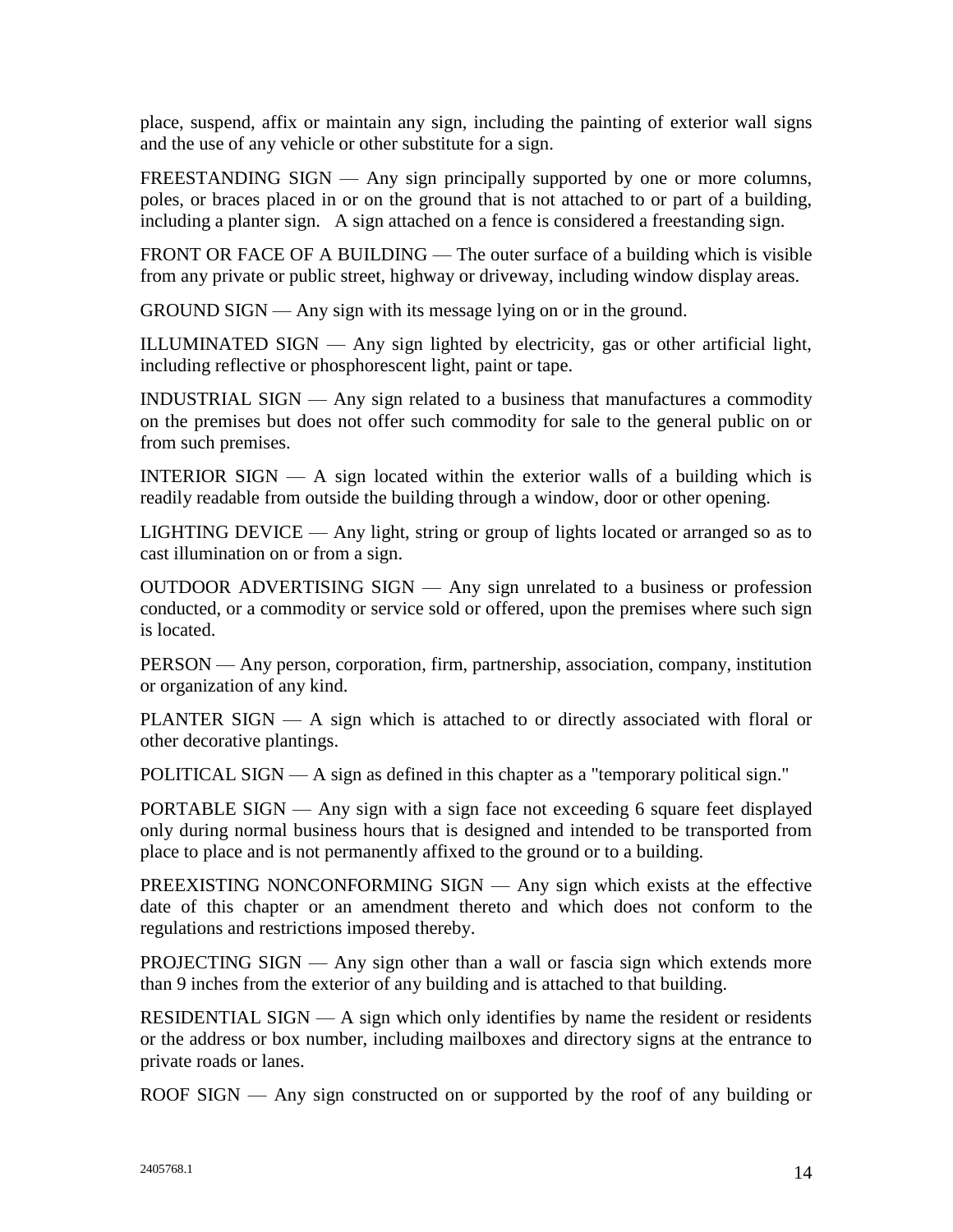structure.

SIGN — Any material, including fabric or plastic, structure or part thereof or any device attached to a structure or painted or represented thereon, composed of or upon which is placed lettered, pictorial or other matter for visual communication, when used or located out-of-doors or on or near the exterior of any building for the display of any advertisement, notice, directional matter, information or name. The term "sign" does not include signs erected and maintained pursuant to and in discharge of any governmental function or required by any law, ordinance or governmental regulation or the flag or insignia of any nation or of any governmental agency or political signs, vehicle signs or residential signs. A "sign" readable from two sides and with parallel faces is considered one "sign".

SIGN FACE — The square footage of the smallest standard geometric shape which will enclose all elements intended to be part of the sign, including but not limited to the sign area and the background related to the sign. Supporting structures are not part of the "sign face" unless internally lit or lit by their own specific external light source. If a sign is painted or applied without backing to the face of a building, the "sign face" also includes any additional form or design not integral to the building's architecture.

CODES ENFORCEMENT OFFICER — Such person as may be designated by the Town Board by resolution or, if none is so designated, the Zoning or Code Enforcement Officer for the Town of Skaneateles.

TEMPORARY SIGN — Any sign, with a sign face not exceeding 16 square feet , or smaller if otherwise required and no higher than 10' above the ground level, which is intended to advertise a civic event, real estate for-sale, for-lease or for-rent signs; construction project signs; garage sale signs and signs signifying the opening of a new business.

TEMPORARY POLITICAL SIGN — A sign of a political nature, relating to a special or general election or referendum or other specific political event. This includes signs designed to express political, religious, or other ideological sentiment that does not advertise a product or service. See § of this chapter for general regulations.

VEHICLE SIGN — A sign painted on or attached to a motor vehicle or other vehicle used or intended for use on a public highway.

- WALL OR FASCIA  $SIGN A$  sign mounted flush with or projecting not more than nine inches from the face or front of a building.
- Terms not defined herein but defined elsewhere in the Code shall have the meanings indicated therein.

#### **§ 148-56. Definitions.**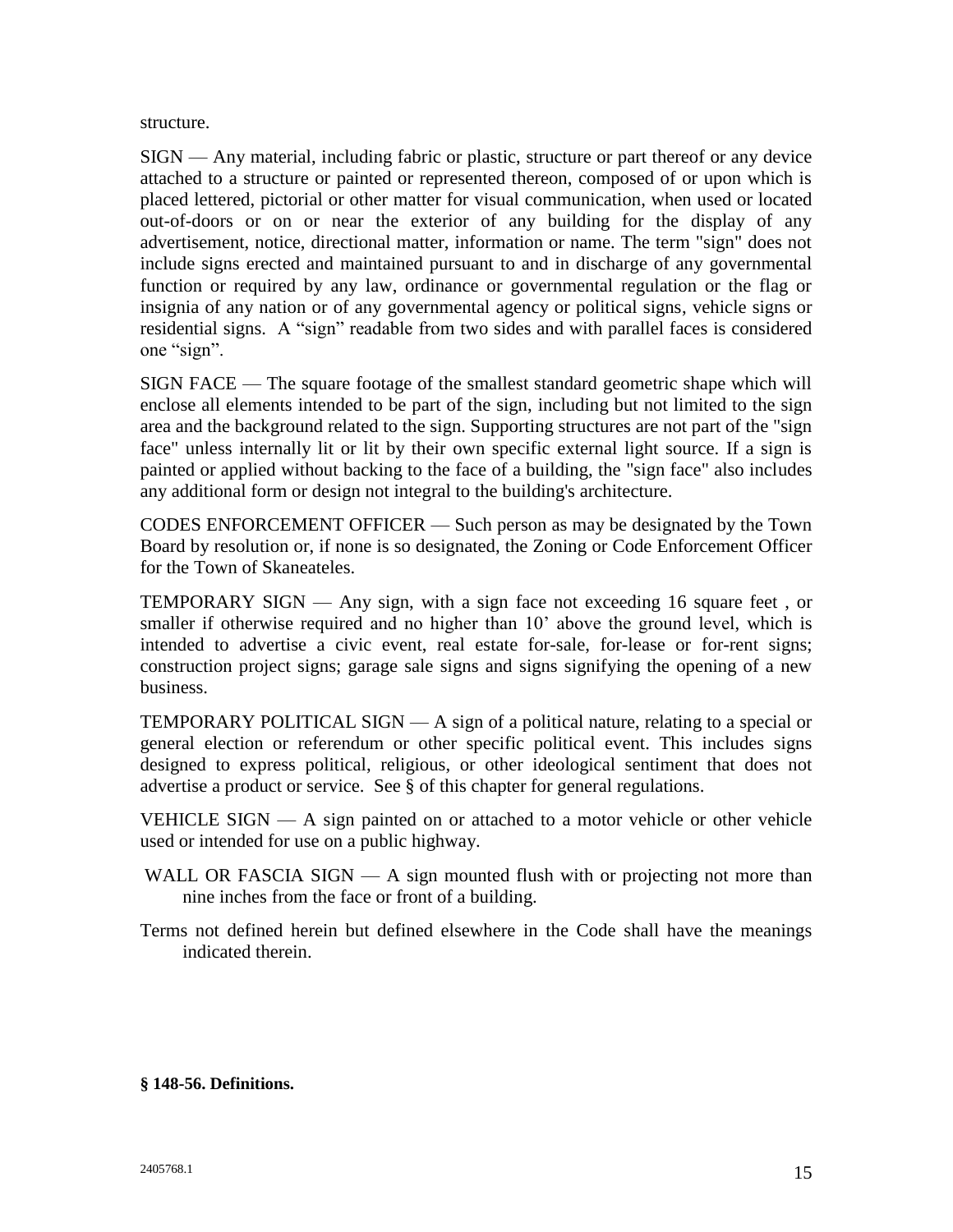As used in this chapter, the following terms shall have the meanings indicated: ACCESSORY APARTMENT  $- A$  dwelling unit occupying the lesser of 1,000 square feet or 30% of the floor space of an owner-occupied structure containing a principal use that is singlefamily residential or nonresidential, or a dwelling unit no larger than 1,000 square feet located in an accessory structure on an owner-occupied property.

ACCESSORY STRUCTURE — A structure subordinate to a principal building and used in conjunction with and for purposes customarily incidental to those of the principal building or use, including accessory apartments.

ACCESSORY USE — A use customarily incidental and subordinate to the principal use or building and used in conjunction with such principal use or building.

ACCESS STRIP — A strip of land abutting a public or platted private road, providing access to a rear lot. (See § 148-11J.)

ADULT ENTERTAINMENT BUSINESS — A bookstore, video store, nightclub, movie theater, retail store or other establishment which prominently features entertainment or materials with sexually explicit content. An establishment which sells such materials as an incidental part of its business or which presents such material or entertainment primarily as a form of legitimate artistic expression shall not be considered an adult entertainment business.

AGRICULTURAL DATA STATEMENT — An identification of farm operations within an agricultural district located within 500 feet of the boundary of property upon which a subdivision is proposed, as provided in § 305-a of the Agriculture and Markets Law. An agricultural data statement shall include the following information: the name and address of the applicant; a description of the proposed project and its location; the name and address of any owner of land within the agricultural district, which land contains farm operations and is located within 500 feet of the boundary of the property upon which the project is proposed; and a Tax Map or other map showing the site of the proposed project relative to the location of farm operations identified in the agricultural data statement.

AGRICULTURE — The utilization of land and structures for the production, preservation, nonindustrial processing, storage and sale of agricultural commodities such as crops, plants, flowers, vines, trees, sod, shrubs, livestock, honey, Christmas trees, compost, poultry or dairy products, not including agricultural industry or farms primarily for the disposal of offal or garbage. Commercial horse-boarding operations, as defined herein, and the raising or breeding of horses are agricultural uses, distinguished from the business use of teaching or training people to ride a horse. (See "riding academy.")

ALTERATION — As applied to a structure, a change to or rearrangement of the structural parts, or any expansion thereof, including the extension of any side or by any increase in height, or the moving of such structure from one location to another.

ANTENNA — A system of electrical conductors that transmit or receive radio frequency waves. Such waves shall include but not be limited to radio navigation, radio, television and microwave communications. The frequency of these waves generally ranges from 10 hertz to 300,000 megahertz.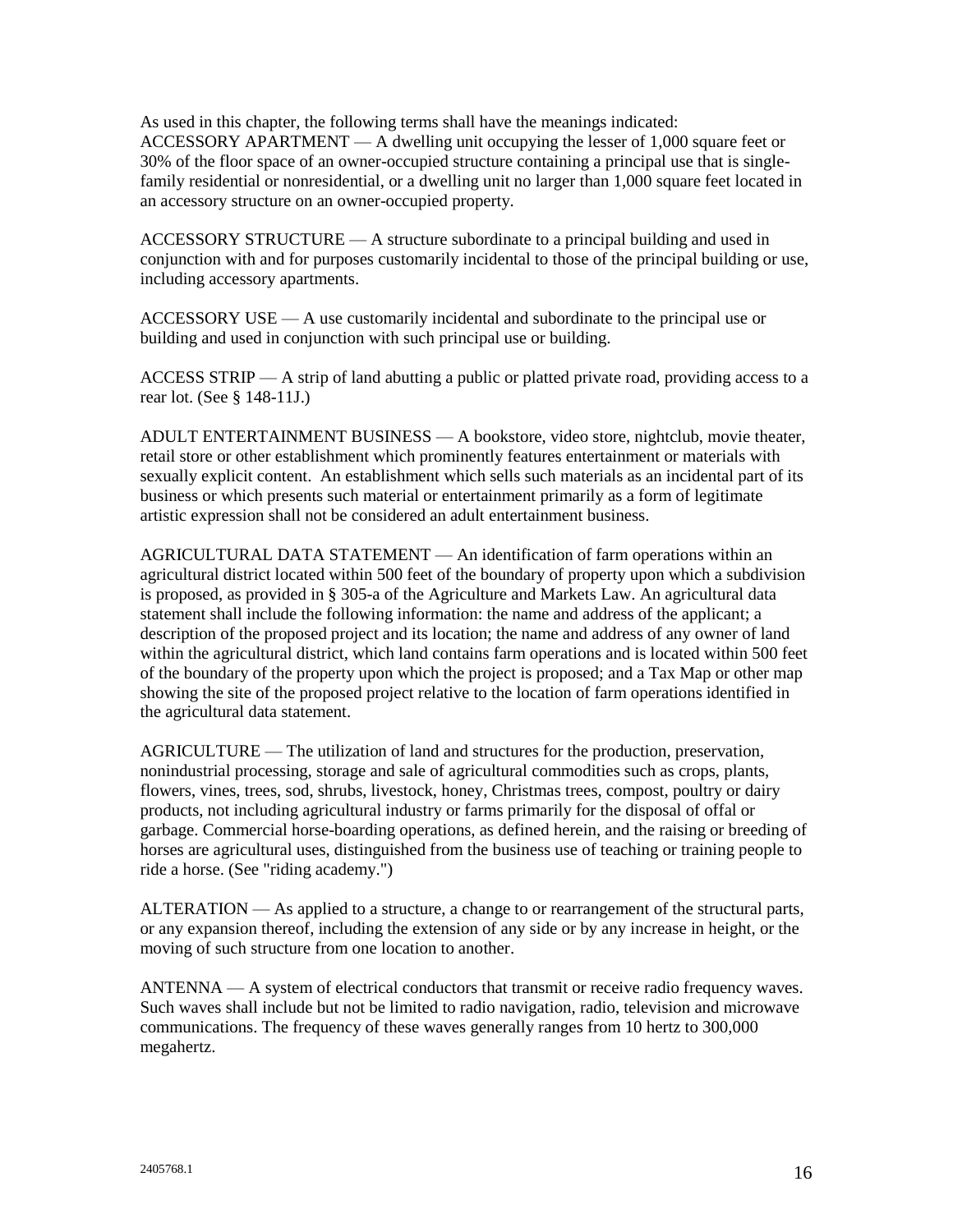$APPLICANT — Any person, corporation or other entity applying for a building permit,$ certificate of occupancy, special permit, site plan or subdivision approval, variance or zoning amendment.

AUTOMOBILE SERVICE STATION — Any area of land, including structures, that is used or designed to service motor vehicles by supplying fuel, oil, or other lubricants, and/or to provide other types of services such as maintenance, repair, body work, polishing, greasing, painting, or washing such motor vehicles. An establishment that satisfies this definition and also sells unrelated retail goods shall be considered to be both an automobile service station and a retail use.

BED-AND-BREAKFAST — A dwelling in which overnight accommodations, not exceeding five bedrooms, and breakfast are provided for transient guests for compensation. A bed-andbreakfast must be the primary residence of the owner/proprietor.

BERM — An earthen construct designed for use as a barrier, enclosure, partition, fence, ledge, shelf or support.

BOARDINGHOUSE — A building other than a hotel containing a shared kitchen and/or dining room, in which no more than six sleeping rooms are offered for rent, with or without meals.

BOATHOUSE — A structure used solely for the protection of boats from the weather.

BUILDABLE LAND — That portion of a lot which is suitable for building structures and locating septic disposal facilities, i.e., all land excluding wetlands and watercourses, preexisting utility easements and rights-of-way, slopes exceeding 12% (slopes measured as 5,000 square feet or more of contiguous sloped area at least 10 feet in width) and the one-hundred-year flood zone.

BUILDING — A structure having a roof supported by columns or walls for the shelter, support or enclosure of persons, animals or property.

BUILDING HEIGHT — The vertical distance measured from the average elevation of the proposed finished grade on all sides of the building to the highest point of the roof.

BUILDING, PRINCIPAL — A building or structure in which is conducted the main or principal use of the lot on which it is located.

CEMETERY — Land used or intended to be used for the burial of dead human beings and dedicated for such purpose, including columbariums, mausoleums and mortuaries when operated as part of a cemetery and within its boundaries, but excluding crematoria.

CHARITABLE ORGANIZATION — A not-for-profit corporation or association organized for charitable purposes including but not limited to education, social welfare, environmental conservation, scientific research, cultural enrichment and the arts.

CLEAR-CUTTING — Any activity which significantly disturbs or removes substantially all of the trees, brush, grass or other vegetation on a site without disturbing the soil, excluding agriculture production, in an area exceeding 5,000 square feet in any one year. For slopes 30% or greater, § 148-30B(1) applies.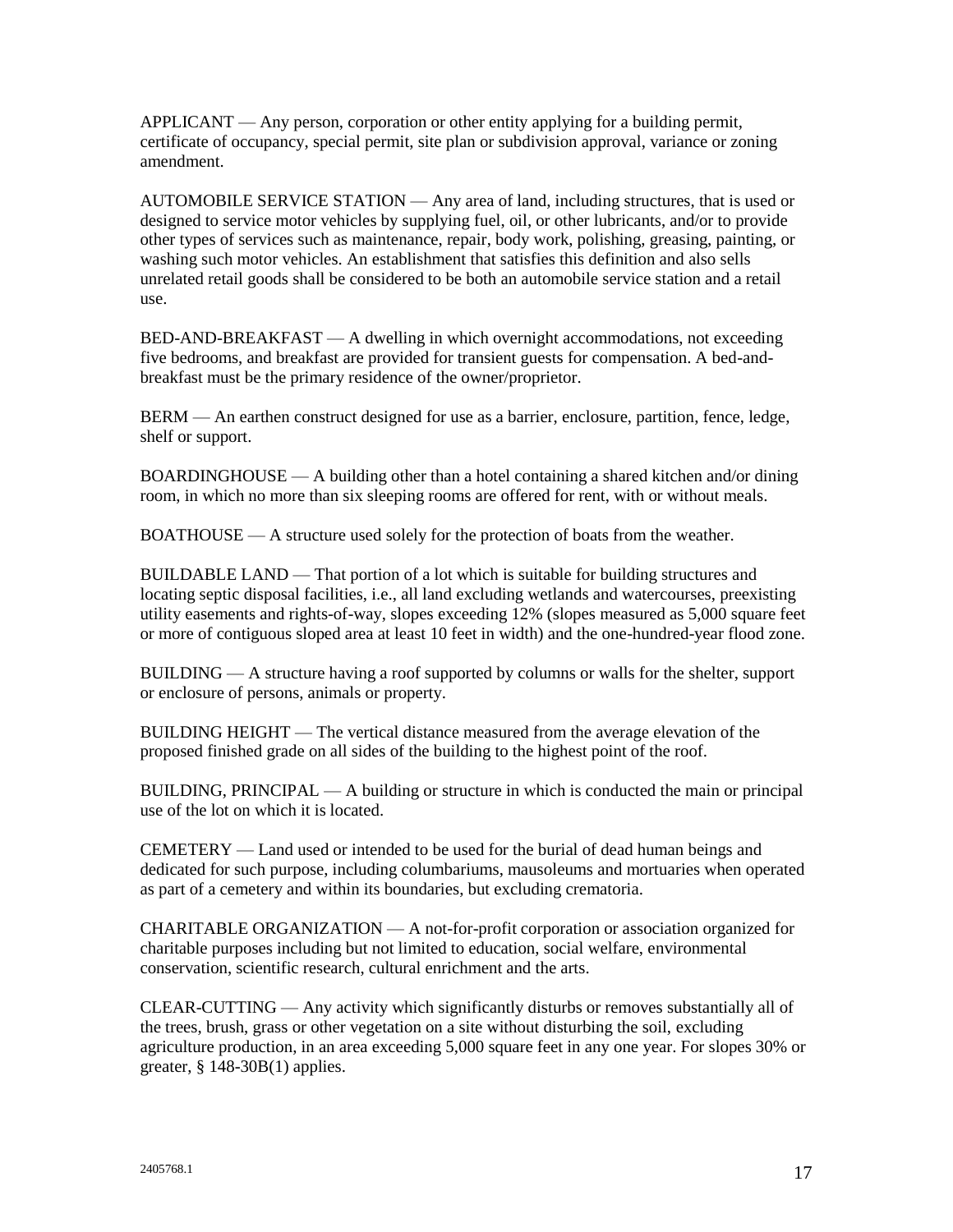CLUB, MEMBERSHIP — Premises used by a not-for-profit organization catering exclusively to members and their guests for social, recreational, athletic or similar purposes. A club which falls within the definition of "recreational business" shall be deemed to be a recreational business.

COMMERCIAL HORSE-BOARDING OPERATION — An agricultural enterprise, consisting of at least seven acres and boarding at least 10 horses, regardless of ownership, that receives \$10,000 or more in gross receipts annually from fees generated either through the boarding of horses or through the production for sale of crops, livestock, and livestock products, or through both such boarding and such production, not including operations whose primary on site function is horse racing.

COMMON DRIVEWAY — A driveway serving no more than four lots, owned in common or created by reciprocal easements.

COMPLETE APPLICATION — An application for a special permit, site plan or subdivision approval, zoning amendment or variance found by the reviewing board to satisfy all information requirements of this chapter and of the New York State Environmental Quality Review Act, for which either a negative declaration has been issued or a draft environmental impact statement has been accepted as satisfactory pursuant to 6 NYCRR 617.8(b)(1).

COMPREHENSIVE PLAN — The Comprehensive Plan adopted by the Town Board for the future preservation and development of the Town of Skaneateles pursuant to § 272-a of the Town Law, including any part of such plan separately adopted and any amendment to such plan.

CONDOMINIUM  $-A$  system of ownership of dwelling units, either attached or detached, established pursuant to the Condominium Act of the State of New York,13 in which the apartments or dwelling units are individually owned. 13. **Editor's Note: See Real Property Law § 339-d et seq.**

CONFORMITY/CONFORMING — Complying with the use, density, dimensional and other standards of this chapter.

CONSERVATION EASEMENT — A perpetual restriction on the use of land, created in accordance with the provisions of § 49, Title 3, of the Environmental Conservation Law or § 247 of the General Municipal Law, for the purposes of conservation of open space, agricultural land and natural, cultural, historic and scenic resources.

CONSTRUCTION TRAILER — A mobile unit used for nonresidential purposes associated with on-site construction.

CONVENIENCE STORE — A retail use, intended to serve motorists and neighbors, limited to the sale of groceries, snack foods, beverages, toilet articles, sundries, magazines, newspapers and foods.

CORNER LOT — See "lot, corner."

CRAFT WORKSHOP — A place where artists, artisans, craftsmen and other skilled tradespeople produce and sell custom-made art or craft products including but not limited to baskets, cabinets, ceramics, clothing, flower arrangements, jewelry, metalwork, musical instruments, paintings, pottery, sculpture, toys and weaving. A craft workshop may involve the sale of accessories, supplies, and incidental items not produced on the premises, provided that no more than 10% of floor space is used for such sales.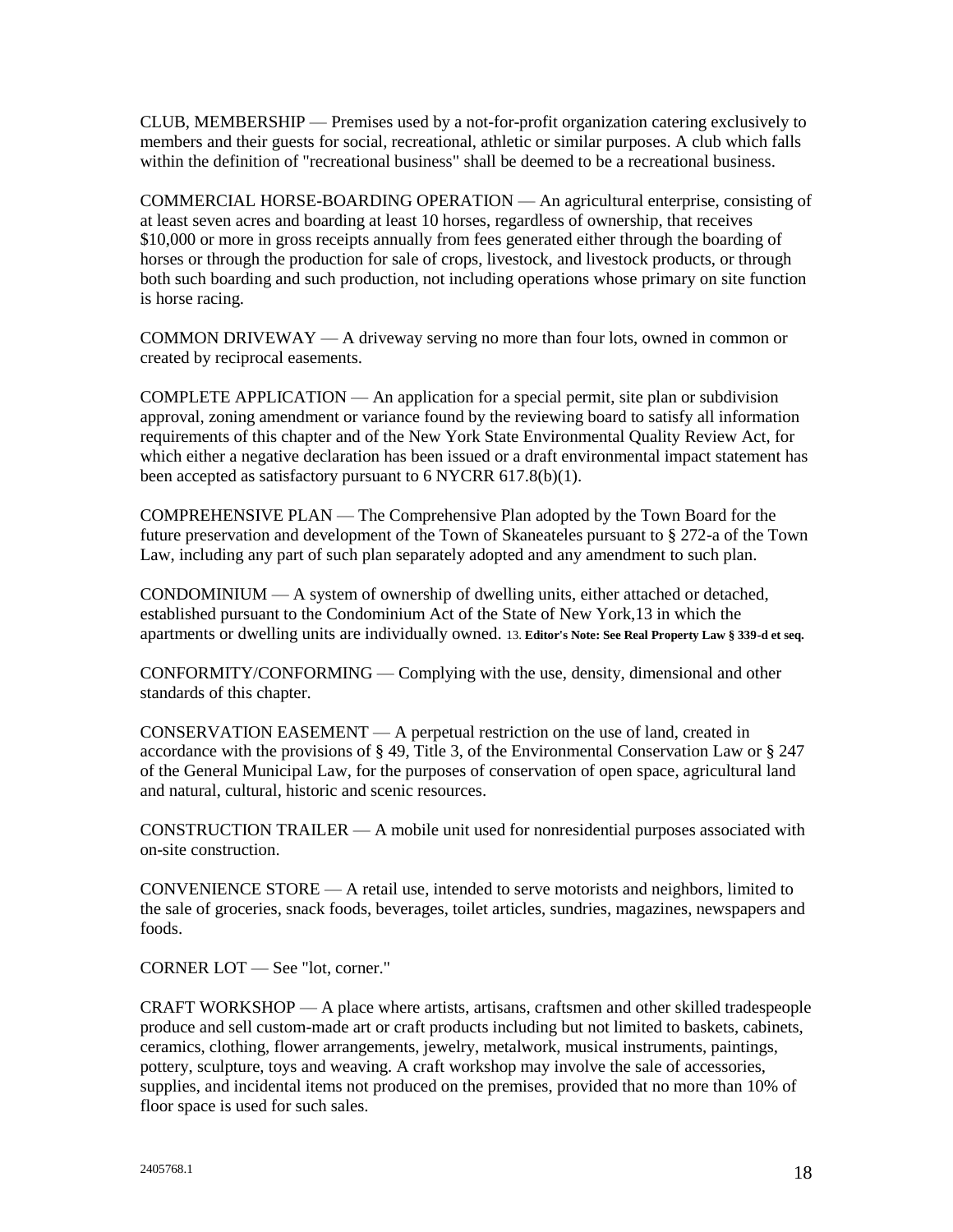DEVELOPMENT — Any man-made change to improved or unimproved real estate, including but not limited to construction or alteration of buildings or other structures, as well as mining, dredging, filling, paving, excavations or drilling operations.

DOCK — A floating or fixed structure projecting from or along the shore into the water of Skaneateles Lake, which may or may not have elements attached to the lake bottom, including floating docks, piers and wharves used as a berthing place for boats, as well as docks used for swimming, sitting, or other recreational purposes. (See "permanent dock.") Any dock which is not considered a permanent dock shall be deemed a temporary dock.

DRIVEWAY — A private way providing vehicular access from a public or private road to a residence or to a commercial or noncommercial establishment.

DWELLING — A building designed or used exclusively as living quarters for one or more families.

DWELLING, MULTIFAMILY — A dwelling containing separate living units for three or more families.

DWELLING, SINGLE-FAMILY — A detached building designed for the use of one household, including one or more persons living as a family, and wherein not more than three boarders are sheltered and/or fed for compensation.

DWELLING, TWO-FAMILY — A detached building containing two dwelling units.

DWELLING UNIT — A building or portion thereof providing complete housekeeping facilities for one family.

EASEMENT – A right of use over the real property of another, including a right, whether recorded or prescriptive, granted by a property owner to others, whether exclusively to an individual, or non-exclusively to several individuals or the public, to make limited use of or all of the property subject to the easement, for a specified purpose. Easements may be either affirmative to permit the easement holder to exercise a use or right, or negative to prohibit the property subject to the easement from exercising a right or use.

EROSION — The detachment and movement of soil or rock fragments by water, wind, ice or gravity.

EXCAVATION — Any activity which removes or significantly disturbs rock, gravel, sand, soil or other natural deposits.

FAMILY — One person, or a group of two or more persons living and cooking together in the same dwelling unit as a single housekeeping entity. A roomer, boarder, lodger or occupant of supervised group quarters shall not be considered a member of a family.

FARM — Any lot or parcel of land at least five acres in area which is used in conjunction with a farm operation as defined in § 148-56.

FARM OPERATION — As defined in New York Agriculture and Markets Law, Article 25AA, § 301(11), land and on-farm buildings, equipment, manure processing and handling facilities, and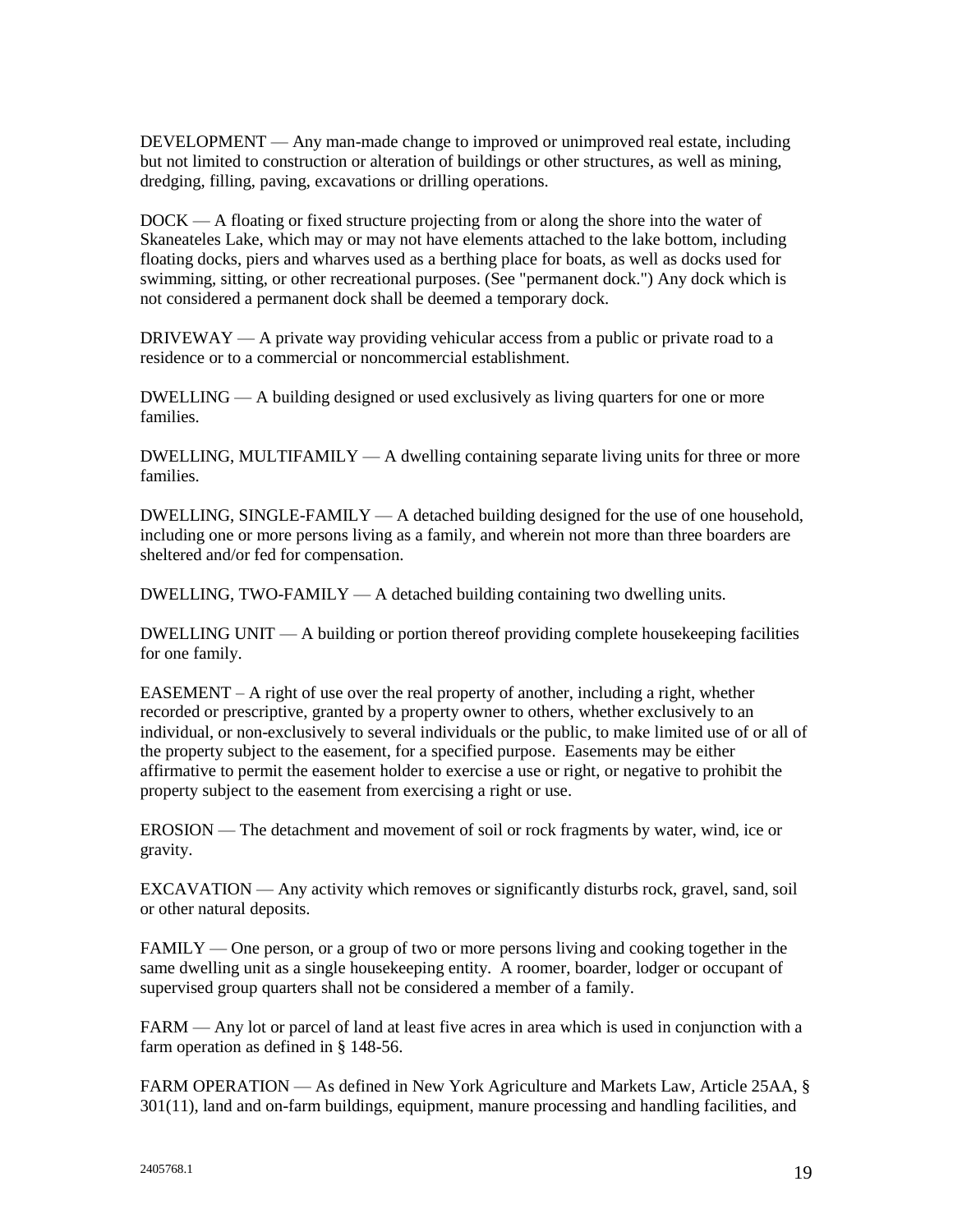practices which contribute to the production, preparation and marketing of crops, livestock and livestock products as a commercial enterprise, including a commercial horse-boarding operation. Such farm operation may consist of one or more parcels of owned or rented land, which parcels may be contiguous or noncontiguous to each other.

FENCE — A structure or partition erected for the purpose of enclosing a piece of land or to divide a piece of land into distinct portions or to separate two contiguous estates.

FILLING — Any activity which deposits natural or artificial material in a manner that modifies the surface or subsurface conditions of land or watercourses.

FLOODPLAIN/ONE-HUNDRED-YEAR FLOODPLAIN — Land subject to a one-percent or greater chance of flooding in any given year.

FLOOR SPACE — The sum of the areas of habitable, potentially habitable, or commercially usable space on all floors of a structure, including the interior floor area of all rooms (including bathrooms and kitchens), closets, pantries, hallways that are part of a dwelling unit or inside a commercial building, walk-out basements, attics with sufficient ceiling height to be used for habitation, excluding cellars or unfinished basements where less than four feet of the interior basement height is above grade level on all sides. Floor space shall be measured from exterior wall to exterior wall. In the case of a mixed use, it shall be measured from exterior wall to the center of the dividing walls.

- A. HABITABLE FLOOR SPACE Includes basements and attics within a building finished pursuant to the NUS Building and Fire Codes.
- B. POTENTIALLY HABITABLE FLOOR SPACE Includes currently unfinished and potentially accessible portions of basements and or attics with ceiling heights and floor areas satisfying the minimum standards of the NYS Building and Fire Codes. Ceiling height shall be measured from the floor to the lowest projection from the ceiling or floor framing above. Beam, girder or duct work intrusions consistent with the NYS Building and Fire Codes will be included in the calculation of potentially habitable floor space.
- C. COMMERICIALLY USABLE SPACE Space designed for the storage or display of products and or access by customers or employees.

FOOTPRINT — Area of the ground covered by a structure, including the foundation and all areas enclosed by exterior walls and footings and covered by roofing.

FRONT — The side of a building or structure parallel to and closest to a road or street. On a corner or a through lot, both sides of a building facing the street shall be considered the front.

GAZEBO — A freestanding unenclosed structure without solid walls and topped by a roof, but which shall not exceed 12 feet in height.

GLARE — Spillover of artificial light beyond the area intended for illumination in a manner which either impairs vision or beams light onto adjoining properties or toward the sky.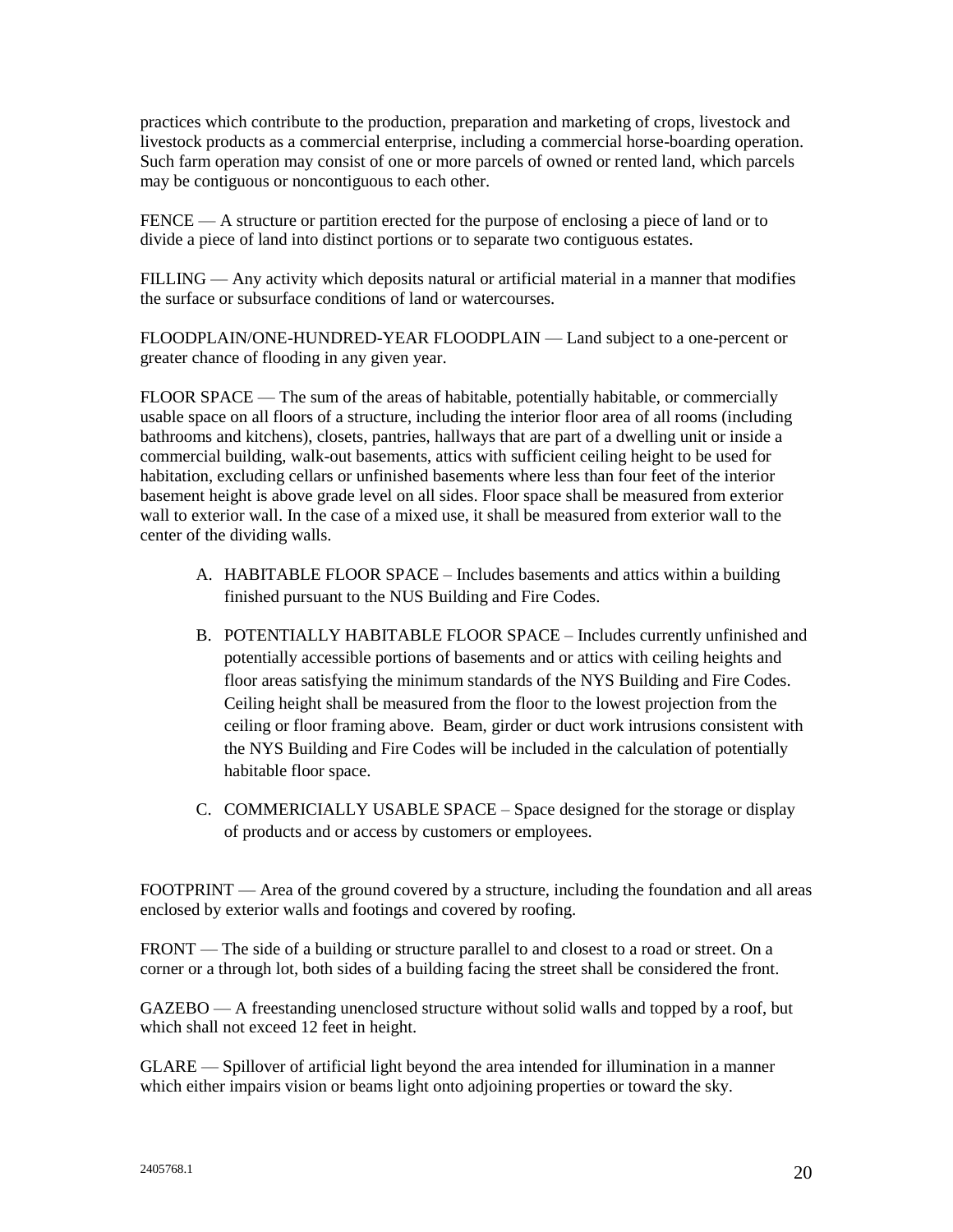GRADING — Any excavation, alteration of land contours, grubbing, filling or stockpiling of earth materials.

HAZARDOUS MATERIAL — Any substance listed in or exhibiting characteristics identified in either 6 NYCRR Part 371 or 6 NYCRR Part 597. Includes material which is a present or potential hazard to human health or the environment when improperly stored, transported, discarded or managed, including hydrocarbon products such as gasoline, oil and diesel fuel.

HEALTH CARE FACILITY — A hospital, nursing home, medical clinic or office building for doctors and other medical personnel, including any residential facility in which the residents receive medical, nursing, or other care meeting the needs of daily living because of the resident's state of health, including but not limited to assisted living, congregate care, and rehabilitation facilities.

HEDGE — A row of closely planted shrubs or low-growing trees forming a fence or visual or physical boundary.

HOME OCCUPATION — An occupation or business activity resulting in a product or service for financial gain, conducted wholly or partly in a dwelling unit or accessory structure. "Home occupation" includes, but is not limited to, the following: art studio, dressmaker, carpenter, electrician, plumber, professional office of a physician, dentist, lawyer, engineer, architect or accountant within a dwelling occupied by the same and teaching, with musical instruction limited to not more than three pupils at a time. "Home occupation" does not include barbershops, beauty parlors, commercial stables, riding academies, kennels or restaurants.

HOTEL — See "lodging facility."

IMPERMEABLE SURFACE — Any roofed or other solid structure or material covering the ground through which water does not readily penetrate, including but not limited to concrete, oil and stone, tar or asphalt pavement, or compacted gravel. Regardless of the construction materials, any area which is used for driveway or parking purposes, including disturbed grass, ground cover, or dirt, shall be considered impermeable. A deck with spaced boards at least 1/8 inch apart, a swimming pool surface, and a patio with a permeable paving system shall not be considered impermeable.

IMPERMEABLE SURFACE COVERAGE — The ratio between impermeable surface and total land area of a lot expressed as the percentage of land covered by impermeable surfaces.

INTERIOR ROAD — A road constructed off of an existing public street that provides access to the interior of a parcel.

INTERIOR VOLUME — The sum of the volumes of all enclosed habitable spaces on all floors of a structure, including the interior volume of all rooms (including bathrooms and kitchens), closets, pantries, and hallways, excluding cellars or unfinished basements. Interior volume of habitable space is computed by multiplying the floor space of habitable areas by the height of the actual enclosed space, and is expressed in cubic feet.

JUNK — Any worn-out, cast-off, discarded or neglected article or material which is ready for destruction or has been collected or stored for salvage or conversion to another use. "Junk" does not include any article or material which unaltered or unchanged and without further reconditioning can be used for its original purposes as readily as when new or any article stored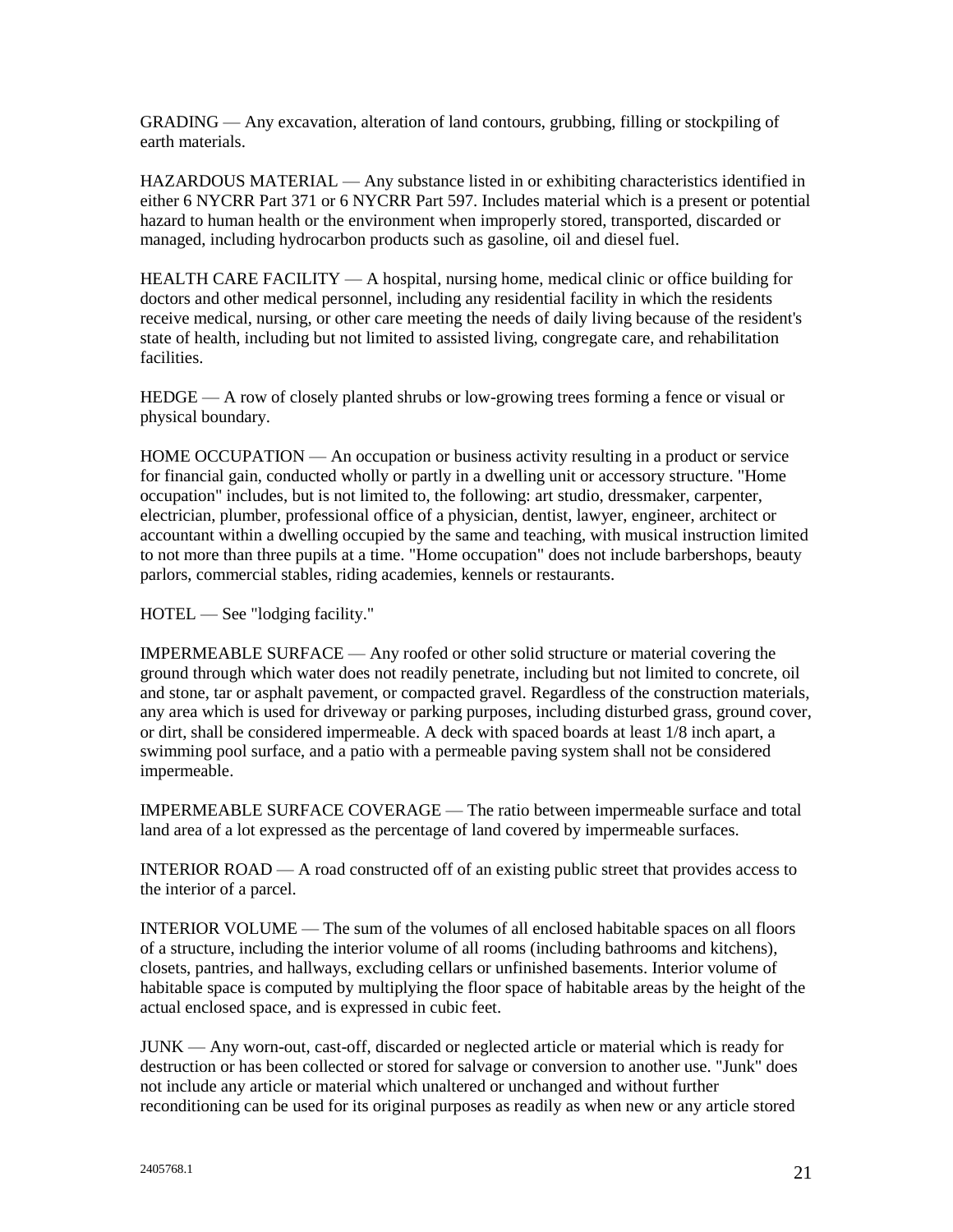for restoration or display as part of a bona fide hobby (such as antique automobiles, antique farm machinery, antique engines, special interest automobiles, etc.).

KENNEL — Any establishment including cages, dog runs, and structures wherein more than three dogs which are over six months old are kept for sale, boarding, care or breeding, for which a fee is charged.

LAKE FRONTAGE — The longest distance along two straight lines formed by connecting the lot corners where they intersect the lake line with an intermediate point (selected to maximize the length of the two lines) on the lake line, not including manmade projections into the lake. See diagram below.

LAKE LINE — The shoreline of Skaneateles Lake when the lake level is 865.02 feet (National Geodetic Vertical Datum 1929), the legally established elevation to which the City of Syracuse may raise the level of the lake. (The corresponding level using City of Syracuse datum is 863.27 feet.) **[Amended 7-24-2007 by L.L. No. 13-2007]**

LAKE YARD — See "yard, lake."

LIGHT INDUSTRY — Manufacture, assembly, treatment or packaging of products that does not emit objectionable levels of smoke, noise, dust, odor, glare or vibration beyond the property boundaries.

LODGING FACILITY — Any hotel, motel, inn or other establishment, other than a bed andbreakfast, providing sleeping accommodations for transient guests, with or without a dining room or restaurant.

LOT, CORNER — A lot at the junction of and abutting on two or more intersecting roads.

LOT LINES — The property lines that bound a lot as defined herein.

LOT OF RECORD — Any lot which has been established as such by plat, survey record or deed prior to the date of this chapter as shown on the records in the office of the Onondaga County Clerk.

LOT/PARCEL — An area of land with definite boundaries, all parts of which are owned by the same person(s) or entities, the boundaries of which were established either by the filing of an approved subdivision plat or by the recording of a deed prior to the adoption of Subdivision Law by the Town of Skaneateles on June 20, 1974.14 Where a parcel is divided by a public road, such division shall be deemed to create separate lots, even if such lots do not have individual tax parcel numbers or have been transferred in the same deed. **[Amended 10-2-2006 by L.L. No. 3-2006]14. Editor's Note: See Ch. 131, Subdivision of Land.**

LOT, REAR — A lot on which the buildable area is located generally to the rear of other lots having frontage on the same road as such lot and having access to the road via a strip of land that does not have the minimum road frontage ordinarily required in the zoning district.

LOT, THROUGH — A lot which faces on two streets at opposite ends of the lot, which is not a corner lot.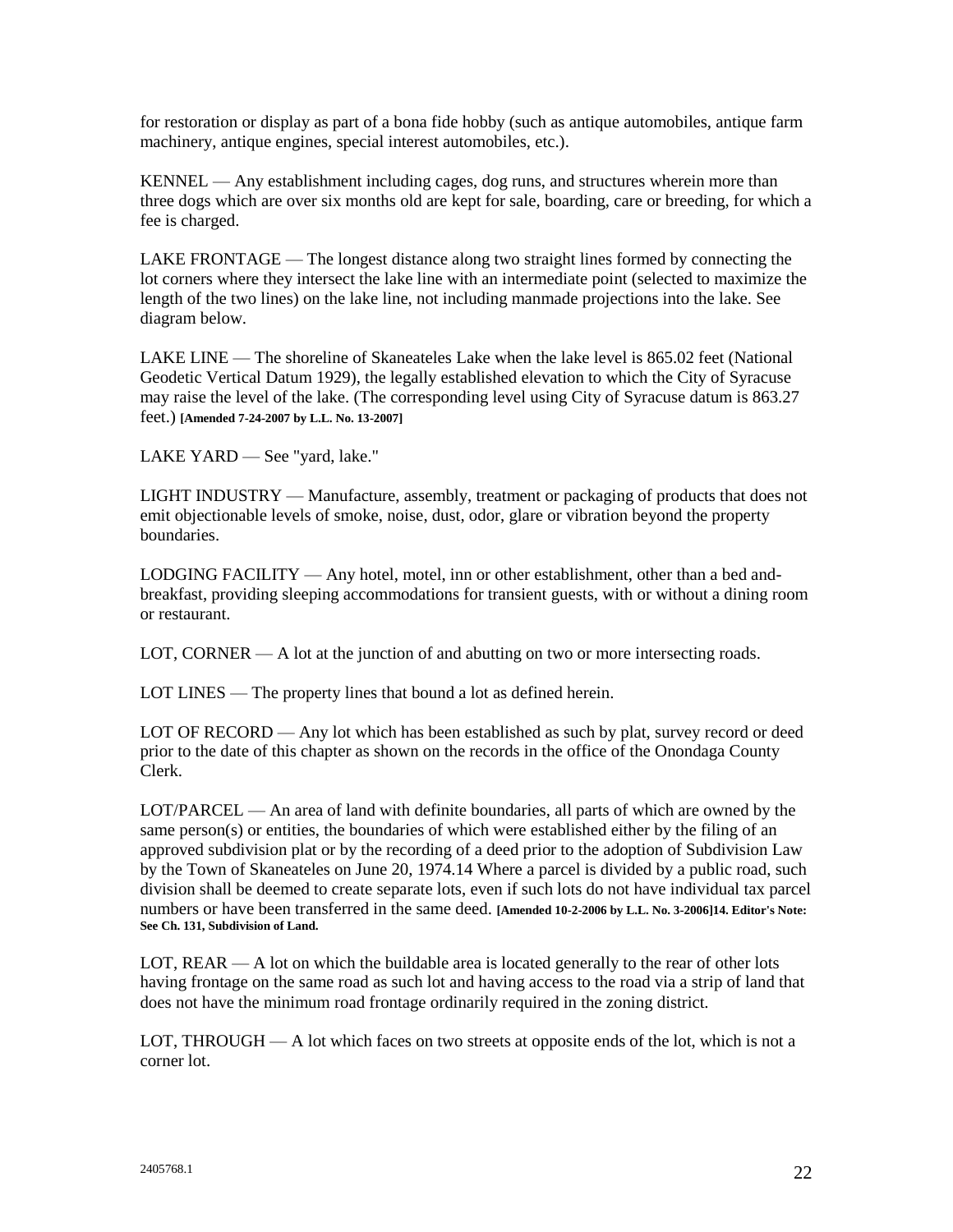LOT WIDTH — The shortest distance between the side lot lines, measured at the front of the principal building, or at the building front-yard setback in the case of an undeveloped lot. **[Amended 7-24-2007 by L.L. No. 13-2007]**

MAJOR PROJECT — A proposed use that requires a special permit or site plan approval and that exceeds any of the thresholds for a minor project.

MARINA — A waterfront commercial facility for the docking, servicing, storage, rental or sale of boats or water-based aircraft.

MARINE RAILWAY — An immovable structure which may be wholly or partially submerged and constructed of parallel rails attached to cross-ties which support a cradle to launch or haul a boat into or from Skaneateles Lake.

MEMBERSHIP CLUB — See "club, membership."

MINING — See "open pit mining."

MINOR PROJECT — A use or combination of uses on a lot or a series of adjoining lots that requires either site plan review or a special permit and that, over a fifteen-year period, does not exceed any of the following limits:

A. Construction of four multifamily dwelling units or a boardinghouse or lodging facility with six bedrooms.

B. Construction of facilities or structures for a nonresidential use covering no more than 12,000 square feet of building footprint, except that for a recreational business use this threshold shall be 5,000 square feet.

C. Alteration of existing structures or expansion of such structure by no more than 12,000 square feet.

D. Conversion of existing structures totaling 12,000 square feet or less to another use. E. Alteration and active use of 43,560 square feet or less of land with or without structures except that for a recreational business use this threshold shall be 15,000 square feet.

MIXED USE — Any combination of residential, commercial or industrial uses on the same lot or in the same building.

MOBILE HOME — A transportable living unit used or designed to be used year round as a permanent residence and containing the same types of water supply, waste disposal and electrical systems as immobile housing. Motor homes designed to be driven or towed by an automobile or motor vehicle, units designed for use principally as a temporary residence, or prefabricated, modular or sectionalized houses transported to and completed on a site are not considered to be mobile homes.

MOBILE HOME COURT — Any court, park, place, lot or parcel under single ownership which is improved for the placement of two or more mobile homes to be used as permanent residences.

MULTIFAMILY DWELLING — See "dwelling, multifamily."

NONCONFORMING LOT — A lot of record which does not comply with the area, shape, frontage or locational provisions of this chapter for the district in which it is located.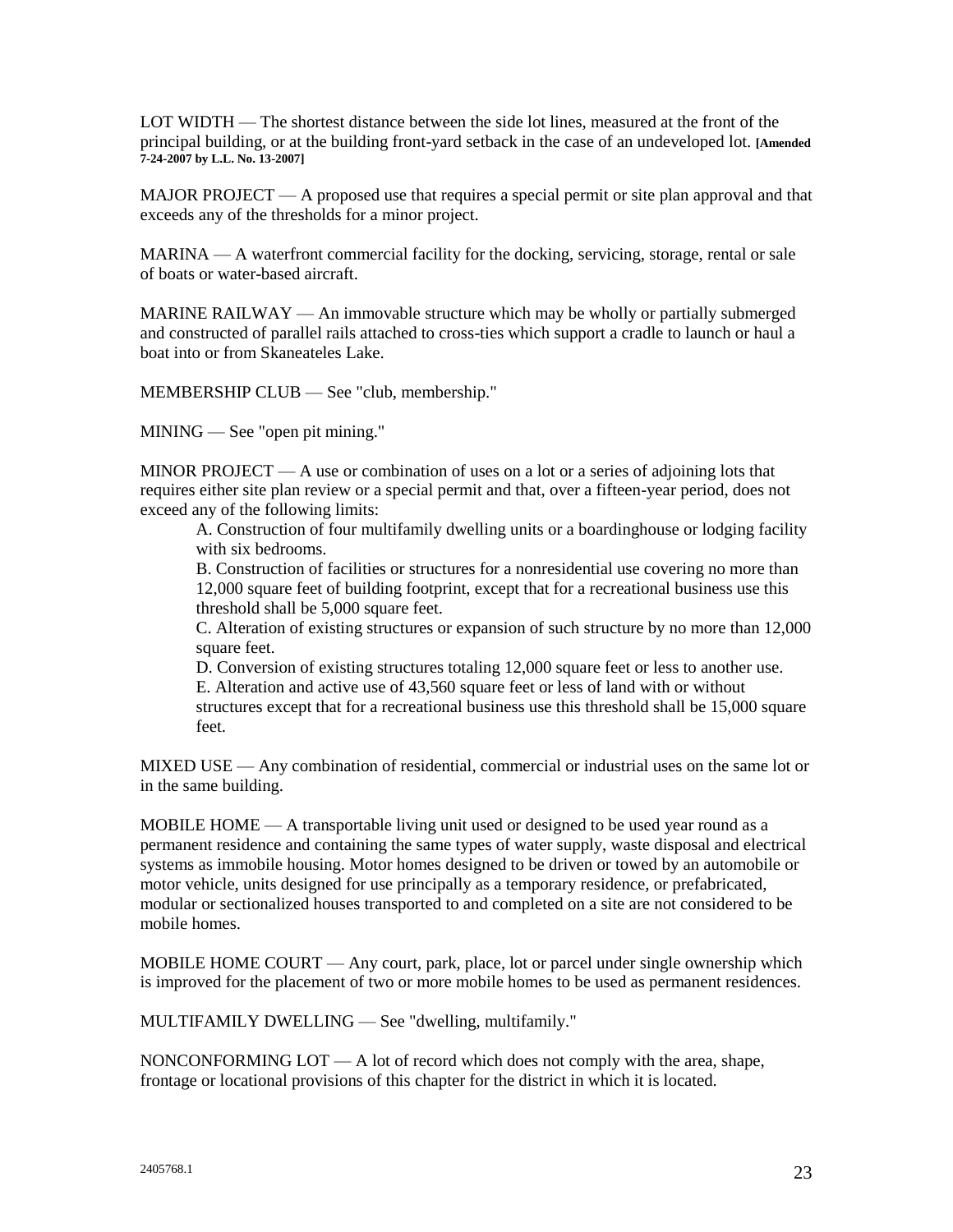NONCONFORMING STRUCTURE — A structure which does not satisfy the dimensional requirements of this chapter, including impermeable surface coverage requirements, for the district in which it is located, but which was not in violation of applicable requirements when constructed. For purposes of this definition, all impermeable surfaces are considered to be structures.

NONCONFORMING USE — Any use lawfully existing prior to and at the time of the adoption or amendment of this chapter or any preceding zoning law or ordinance, which use is not permitted by or does not conform to the permitted use provisions of this chapter for the district in which it is located. A preexisting lawful use which is allowed only by special permit under this chapter shall be considered a nonconforming use until such time as a special permit is granted for it.

OFFICIAL NEWSPAPER — The newspaper or newspapers designated by the Town for the publication of official notices of meetings and public hearings.

OPEN PIT MINING — Use of a parcel of land or contiguous parcels of land, or portions thereof, for the purpose of extracting and selling stone, sand and/or gravel, not including the process of preparing land for construction of a structure for which a building permit has been issued. In no event shall "open pit mining" be construed to mean, be or include natural gas and/or petroleum exploration activities or natural gas and/or petroleum extraction activities.

OPEN SPACE — An area of land not developed with structures and used for recreation, agriculture, lawn or forestry or left in its natural state. ("Permanent open space" is defined and discussed in § 148-9H.)

OUTDOOR STORAGE — Land used for the keeping of goods, wares, equipment or supplies outside of a structure.

PACKAGE SEWAGE TREATMENT PLANT — A facility which treats sewage and discharges treated effluent into surface water or below the surface of the ground, excluding systems consisting of septic tanks and leach fields.

PARKING SPACE — The net area needed for parking one automobile, usually equal to 180 square feet with dimensions of nine by 20 feet.

PERGOLA – An unenclosed structure with no roof, but topped by a framework of materials, comprised of support columns and horizontal crosspieces, which may only be covered by vines or other climbing plants, but which is not enclosed at the sides or ceiling by scree, fabric, or other material.

PERMEABLE SURFACE – Any surface which collects precipitation and filters or detains precipitation; or any surface which permits precipitation to flow through it, including, but not limited to: swimming pool surfaces, ponds, lawns, mulch, wood chips and other similar surfaces, and stones arranged decoratively for walkways, or otherwise defined and restricted in this chapter.

PERMANENT DOCK — A fixed structure projecting from or along the shore into the water of Skaneateles Lake with elements attached to the lake bottom, or any structure that remains in the lake for more than eight months of the year, including floating docks, piers and wharves used as a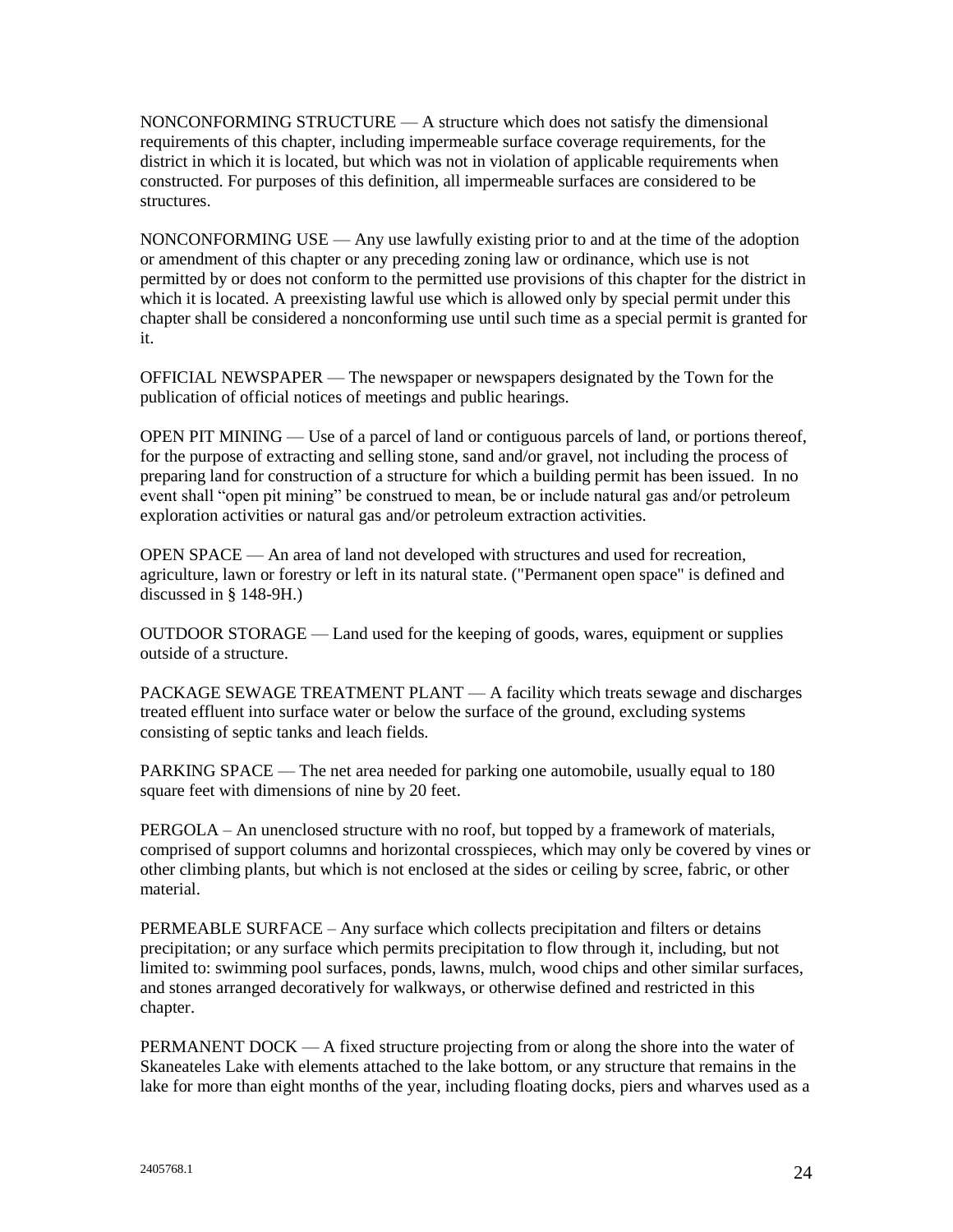berthing place for boats. An articulating dock, which is attached to the shore year round and projects into the lake for only part of the year, shall be deemed to be a permanent dock.

PLAT — A map or plan submitted to the Planning Board as part of an application for subdivision approval. (See "subdivision law.")

PLOT PLAN — A map or plan showing the boundaries of a parcel and all structures and important physical features on it, drawn to scale with accurate dimensions and submitted with an application for a minor project special permit or a variance.

PREMISES — A lot, together with all the structures and uses thereon.

PRINCIPAL BUILDING — See "building, principal."

PRIVATE RIGHT OF WAY – Real property owned by a private individual for use as a road, street, cross-walk, walkway, or other access.

PRIVATE ROAD — A privately owned road held in common ownership or easement by a homeowners' association.

PUBLIC RIGHT OF WAY – Real property owned by a state or local government or property dedicated by the landowner, for use as a road, including a public or private road, street , crosswalk, walkway, utility line or other access.

PUBLIC WATER AND SEWER — Central or communal water supply systems and central or communal sewage collection and/or treatment systems approved and accepted by the Town Board or by any other appropriate county or state authority for operation and maintenance, including sewage disposal systems involving common septic tanks or leach fields or other forms of decentralized sewage treatment managed by the Town or by an improvement district or sewage disposal management district.

REAR LOT — See "lot, rear."

RECREATIONAL BUSINESS — A business and/or club which, for compensation and/or dues, offers recreational services including but not limited to marinas, boatyards, ski resorts, public stables, golf courses and driving ranges, miniature golf, movie theaters and other places of public or private entertainment.

REDEVELOPMENT – Any change, modification, rehabilitation, or alteration of a pre-existing and nonconforming lot whose total calculation of impermeable surface currently exceeds the maximum permitted by this chapter, which expands or alters the existing footprint of structure located theron.

RELIGIOUS INSTITUTION — A church, synagogue or other place of religious worship, as well as a monastery or other place of religious retreat.

RESIDENTIAL UNIT — See "dwelling unit."

RESIDENTIAL USE — A use of land and structures in which people live and sleep overnight on a regular basis.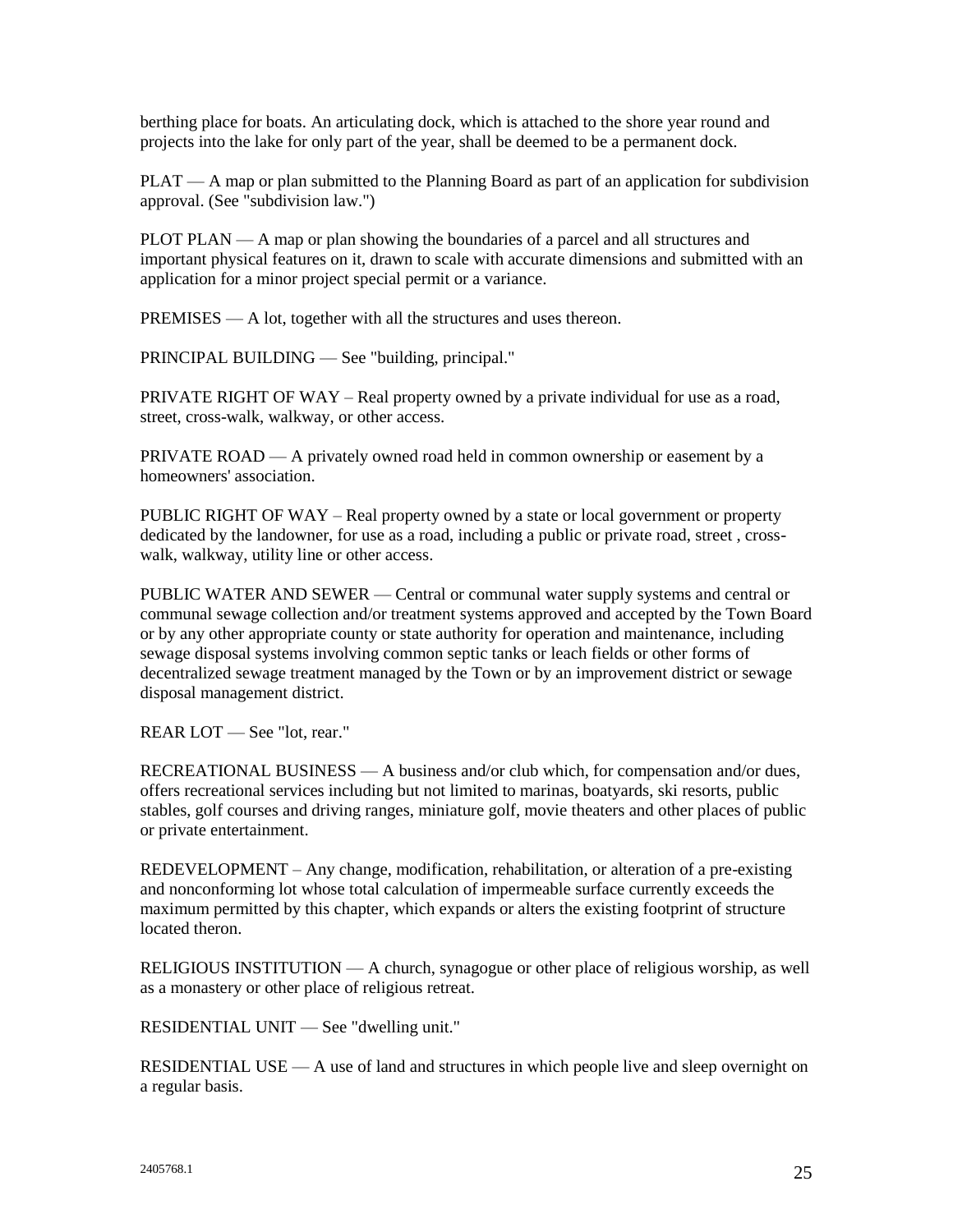RETAIL BUSINESS — An establishment selling goods to the general public for personal and household consumption, including but not limited to an appliance store, bakery, delicatessen, drugstore, florist, grocer, hardware store, liquor store, newsstand, restaurant, shoe store, stationery store and variety store.

REVIEWING BOARD — The Town board to which an application is directed and from which such application requires approval.

RIDING ACADEMY — An establishment where one or more of the following occurs: A. More than four horses are kept for riding, driving, or horseback riding lessons, for compensation, or incidental to the operation of any club, association, resort, riding school, ranch, or similar establishment;

B. Public riding events or horse shows are held for which an entrance fee is charged; or C. An indoor riding ring is used for giving horseback riding lessons or holding events or shows.

ROAD FRONTAGE — The distance along a street line measured at the front of a lot.

ROAD/STREET — A public or private way for pedestrian and vehicular traffic, including avenue, lane, highway or other way, excluding a driveway or common driveway.

SCREEN/SCREENING — The location of structures in such a manner that they are not visible from a public road or any other public place during the summer months and no more than partially visible in winter. Objects or structures may be screened by topography, vegetation or other structures not required to be screened.

SEASONAL USE — Any activity in a structure which is used and intended for use primarily in the summer months, and which generally lacks central heating or insulation. The occupancy of any habitable structure for more than eight months of the year shall be considered year round rather than seasonal.

SERVICE BUSINESS — A business or nonprofit organization that provides services to the public, either on or off the premises, including but not limited to building, electrical, plumbing and landscape contracting, arts instruction or studio, auto repair, business and educational services, catering, health club, house cleaning services, locksmith, photocopying, repair and restoration services, tailoring, typing and word processing. "Service business" does not include retail business, restaurants, warehouses or other uses separately listed in the Use Table.

SETBACK — The distance in feet from a property line to a structure on a lot.

SEWAGE TREATMENT FACILITY — Any package sewage treatment plant, or any other public or private central or communal sewage collection and/or treatment system, including systems involving common septic tanks or leach fields or other forms of decentralized sewage treatment managed privately or by the Town or an improvement district or sewage disposal management district.

SHARED LAKEFRONT RECREATION — Use of privately owned lakefront land for recreational purposes by members of a homeowners' association pursuant to deeded access rights, as defined by § 148-36C. This shall not apply to recreational use of a lakefront parcel by one family and its guests. (See § 148-36C.)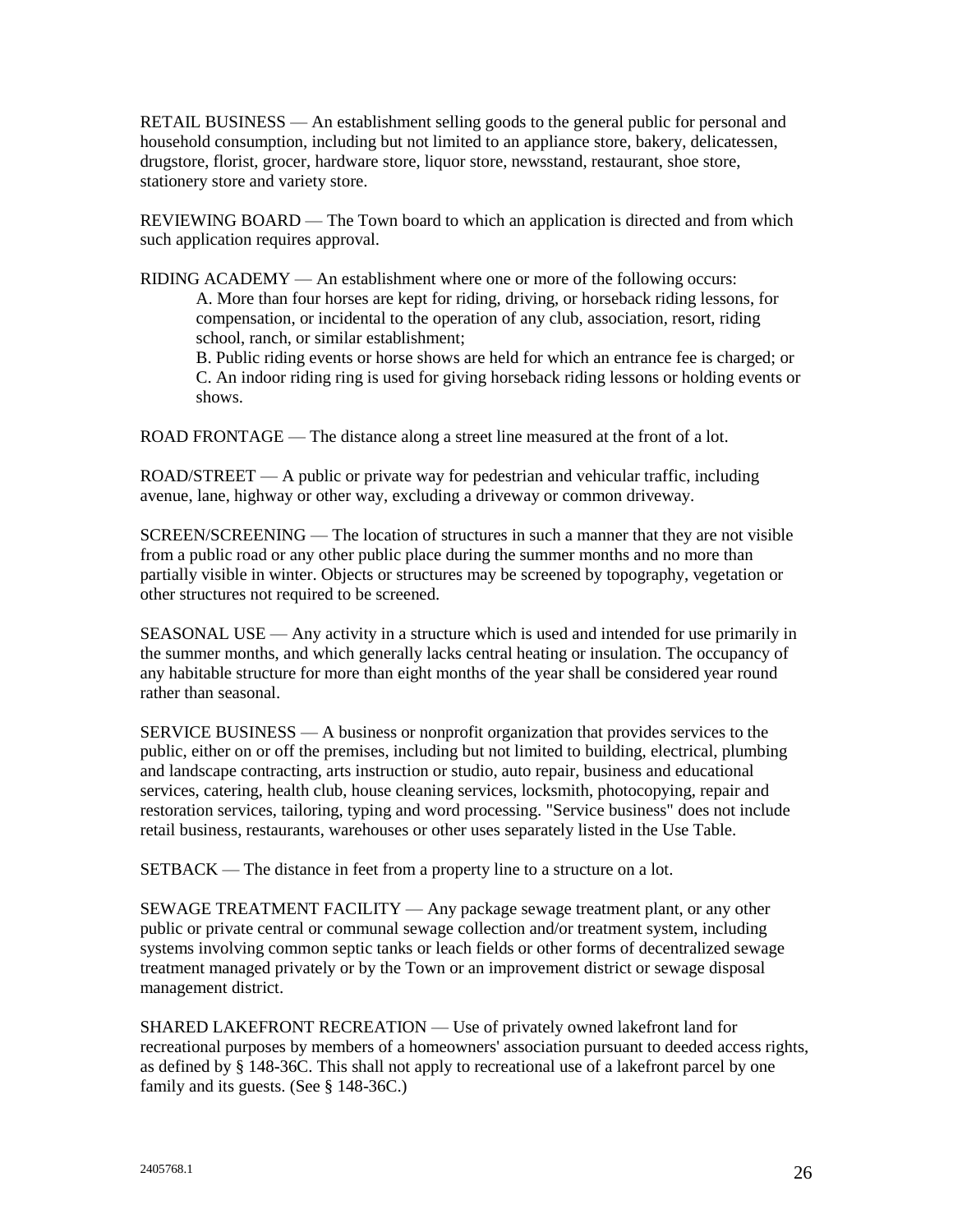SHORELINE STRUCTURE — Any accessory structure located within 50 feet of Skaneateles Lake.

SIGN — Any billboard, signboard, inscription, pennant or other material, structure, exterior painting or device composed of lettered or pictorial material that is intended for outdoor viewing by the general public (including inside a window) and used as an advertisement, announcement or direction.

SINGLE-FAMILY DWELLING — See "dwelling, single-family."

STRIP COMMERCIAL DEVELOPMENT — The layout of a commercial use or uses in separated or common-wall structures along a state highway, with more than one row of parking located between the highway and the commercial building(s), where parking is visible from the road. The provision of gasoline pumps or other drive-up facilities in front of a building shall be considered to be equivalent to one row of parking. Strip commercial development is contrasted with village center development, which is characterized by two-story or taller buildings set close together and close to the street (forming a street wall that encloses the street), with a pedestrian orientation (including sidewalks) and with all off-street parking located behind or to the side of buildings.

STRUCTURE — A static construction of building materials set upon or affixed to the ground, including but not limited to a building, dam, display stand, gasoline pump, installed mobile home or trailer, reviewing stand, shed, shelter, sign, stadium, storage bin, tennis court, driveway, parking area, hot tub, fence or wall, bridge, and including structures enclosed by screen, fabric or other temporary materials..

TELECOMMUNICATIONS ACCESSORY FACILITY — Serves the principal use, is subordinate in area, extent and purpose to the principal use and is located on the same lot as the principal use. Examples of such facilities include transmission equipment and storage and equipment sheds or structures.

TELECOMMUNICATIONS TOWER — A structure on which transmitting and/or receiving antenna(s) are located.

TEMPORARY DOCK — Any dock that is not a permanent dock, as defined herein .

TEMPORARY STRUCTURE – Any structure which is constructed for seasonal use only, no longer than 8 months, which is dismantled and store while not in seasonal use. Any structure retaining longer than 8 months is considered permanent and must meet all zoning requirements of this chapter, including, but not limited to, dimensional and impermeable surface coverage limitations.

THIS CHAPTER — See "Zoning Law."

THIS LOCAL LAW — See "Zoning Law."

TOWN ENGINEER — The engineer retained by the Town Board or the Planning Board or other professional engineer qualified under the New York State Education Law and authorized by the Town Board to perform work for the Town.

TOWN LAW — The Town Law of the State of New York, Chapter 62 of the Consolidated Laws.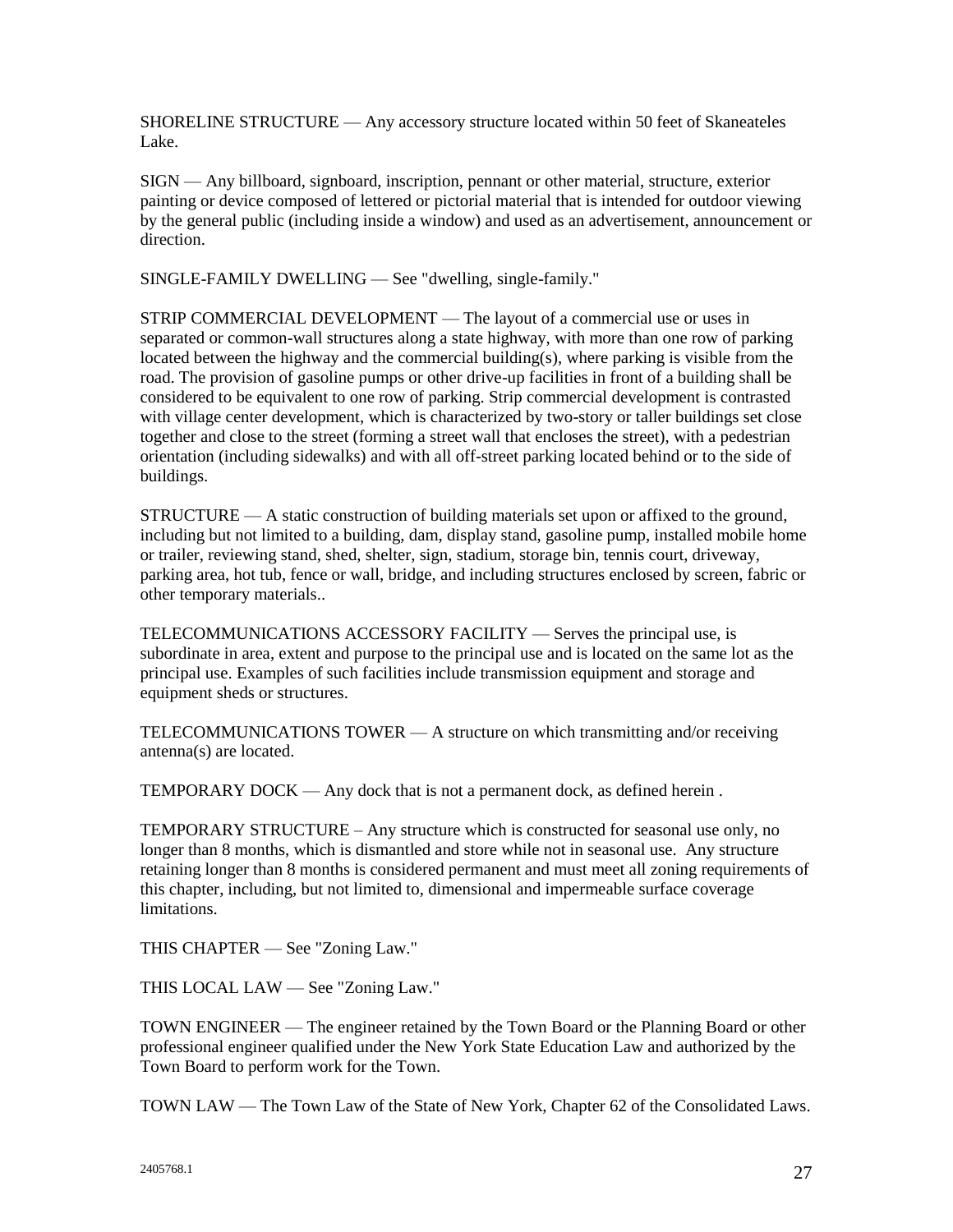TRUCK TERMINAL — Any location where freight originates, terminates or is handled in the transportation process or where carriers maintain operating facilities, excluding the premises of shippers or receivers of freight.

TWO-FAMILY DWELLING — See "dwelling, two-family."

USE — The purpose for which any premises may be arranged, designed, intended, maintained or occupied, or any occupation, activity or operation conducted or intended to be conducted on a premises.

USE,  $ACESSORY - A$  use which is customarily incidental to and subordinate to the principal use of a lot or structure, located on the same lot as the principal use or structure.

UTILITY FACILITY  $- A$  utility facility is a use which is operated by a public utility, and which provides cable television, electric, gas, steam, telephone service, water, or sewerage directly to the general public. Examples are electric substations. A public utility is an entity which operates as a monopoly, and whose rates charges to customers are established by a utility commission. Connections from utility facilities in the homes and businesses of customers of the public utility are considered accessory uses.

VARIANCE, AREA — The authorization by the Zoning Board of Appeals for the use of land in a manner which is not allowed by the dimensional or physical requirements of the applicable zoning regulations.

VARIANCE, USE — The authorization by the Zoning Board of Appeals for the use of land for a purpose which is otherwise not allowed or is prohibited by the applicable zoning regulations. An increase in density or intensity of use shall be deemed to require a use variance if such increase is not allowed by right or by special permit.

VISIBLE/VISIBILITY — Able to be seen by a person with normal vision on a clear day when there is no foliage on deciduous trees.

WALL — An upright structure of stone, brick, rock or similar material serving to enclose, protect, divide or partition an area of land.

WAREHOUSE — A structure or structures in which materials, goods or equipment are stored.

WATERCOURSE — Waters or waters of the state as defined in § 17-0105 of the Environmental Conservation Law, including Skaneateles Lake, and further described as being annual or perennial, influent or effluent, continuously or intermittently flowing, including those classified in 6 NYCRR Part 896, that are capable of and do, under normal conditions, carry water in a manner described above. The banks of such watercourse shall be identifiable, i.e., defined bed, banks, gullies, ravines, etc. Road ditches and shallow land depressions generally referred to as grassed waterways, swales, etc., that carry water only immediately (a few to several hours) after a runoffproducing event are not considered watercourses. Where there is a question of whether a watercourse exists and where the top of the bank is located, the reviewing board shall conduct a site evaluation to determine whether or not a particular channel is a watercourse and where the top of the bank is located. Its determination shall be final. For purposes of determining setbacks and required buffers, the boundary of the watercourse shall be measured from the lake line or the top of the bank closest to construction.